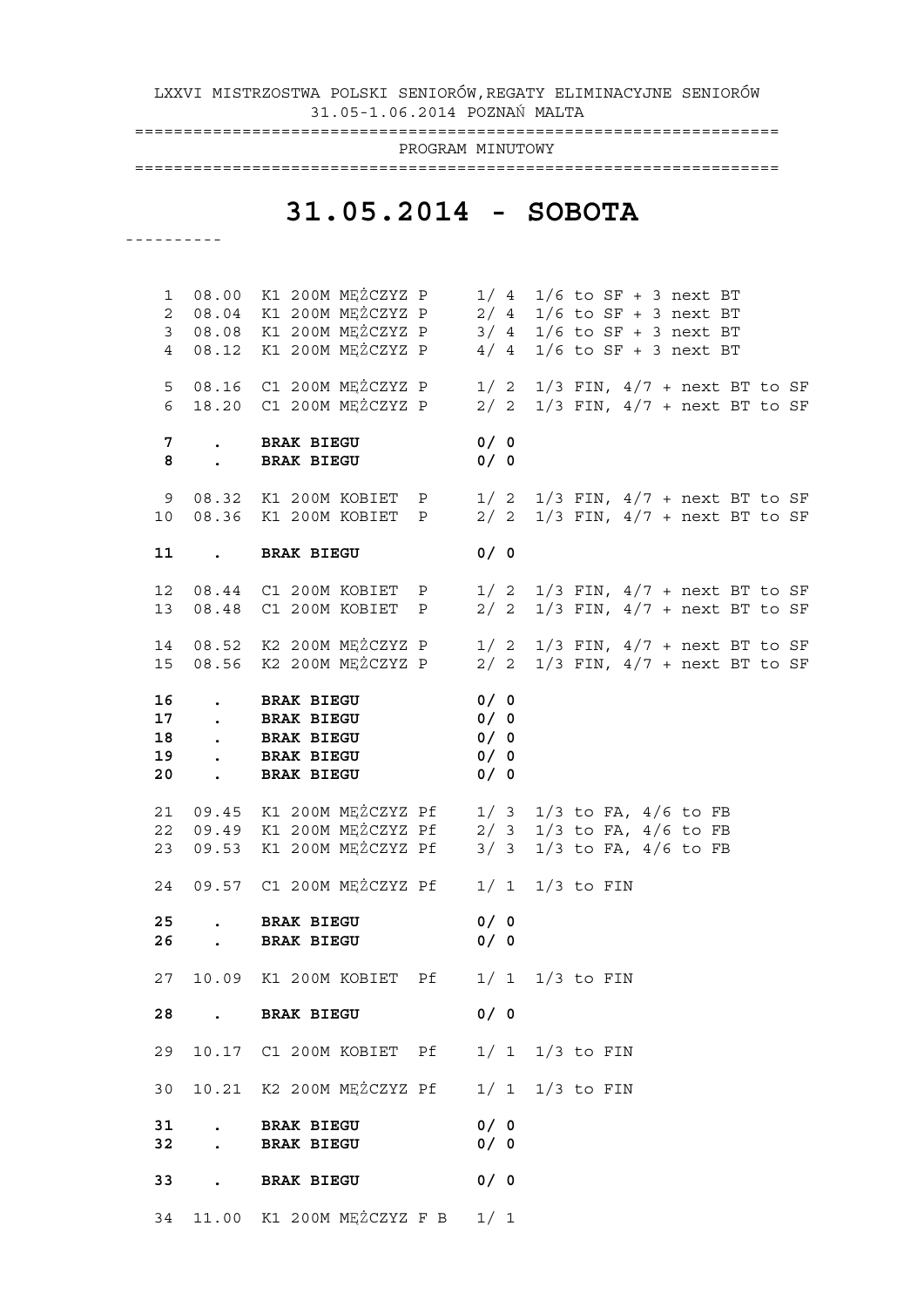|    |                          | 35 11.05 K1 200M MEŻCZYZ F A 1/1 |     |                                                      |
|----|--------------------------|----------------------------------|-----|------------------------------------------------------|
| 36 |                          | . BRAK BIEGU                     | 0/0 |                                                      |
| 37 |                          | 11.15 C1 200M MEŻCZYZ F A        | 1/1 |                                                      |
| 38 |                          | . BRAK BIEGU                     | 0/0 |                                                      |
| 39 |                          | 11.25 K1 200M KOBIET F A         | 1/1 |                                                      |
| 40 |                          | 11.30 C1 200M KOBIET F A         | 1/1 |                                                      |
| 41 |                          | . BRAK BIEGU                     | 0/0 |                                                      |
| 42 |                          | 11.40 K2 200M MEŻCZYZ F A        | 1/1 |                                                      |
| 43 |                          | 11.45 C2 200M MEŻCZYZ F A        | 1/1 |                                                      |
| 44 |                          | 11.50 K2 200M KOBIET F A         | 1/1 |                                                      |
| 45 |                          | 13.00 K1 500M MEŻCZYZ P          |     | $1/4$ $1/6$ to SF + 3 next BT                        |
| 46 |                          |                                  |     | 13.05 K1 500M MEŻCZYZ P 2/4 1/6 to SF + 3 next BT    |
| 47 |                          |                                  |     | 13.10 K1 500M MEŻCZYZ P 3/4 1/6 to SF + 3 next BT    |
| 48 |                          | 13.15 K1 500M MEŻCZYZ P          |     | $4/4$ 1/6 to SF + 3 next BT                          |
|    |                          |                                  |     |                                                      |
| 49 |                          | . BRAK BIEGU                     | 0/0 |                                                      |
| 50 |                          | 13.25 K1 500M KOBIET P           |     | $1/ 3$ 1 to FIN A, $2/7$ to SF                       |
| 51 |                          | 13.30 K1 500M KOBIET P           |     | 2/ 3 1 to FIN A, 2/7 to SF                           |
| 52 |                          | 13.35 K1 500M KOBIET P           |     | 3/ 3 1 to FIN A, 2/7 to SF                           |
|    |                          |                                  |     |                                                      |
| 53 |                          | . BRAK BIEGU                     | 0/0 |                                                      |
| 54 |                          |                                  |     | 13.45 C1 500M MEŻCZYZ P 1/3 1 to FIN A, 2/7 to SF    |
| 55 |                          |                                  |     | 13.50 C1 500M MEŻCZYZ P 2/3 1 to FIN A, 2/7 to SF    |
| 56 |                          |                                  |     | 13.55 C1 500M MEŻCZYZ P 3/3 1 to FIN A, 2/7 to SF    |
|    |                          |                                  |     |                                                      |
|    |                          |                                  |     | 57 14.00 K2 500M MEZCZYZ P 1/3 1 to FIN A, 2/7 to SF |
| 58 |                          | 14.05 K2 500M MEZCZYZ P          | 2/3 | 1 to FIN A, $2/7$ to SF                              |
| 59 |                          | 14.10 K2 500M MEZCZYZ P          | 3/3 | 1 to FIN A, $2/7$ to SF                              |
|    |                          |                                  |     |                                                      |
| 60 |                          | 14.25 C2 500M MEŻCZYZ P          | 1/2 | $1/3$ FIN, $4/7$ + next BT to SF                     |
| 61 |                          | 14.30 C2 500M MEŻCZYZ P          | 2/2 | $1/3$ FIN, $4/7$ + next BT to SF                     |
|    |                          |                                  |     |                                                      |
|    |                          |                                  |     |                                                      |
| 62 | 14.15                    | K2 500M KOBIET P                 | 1/2 | $1/3$ FIN, $4/7$ + next BT to SF                     |
| 63 | 14.20                    | K2 500M KOBIET P                 | 2/2 | $1/3$ FIN, $4/7$ + next BT to SF                     |
| 64 | 14.40                    | K1 500M MEŻCZYZ Pf               | 1/3 | $1/3$ to FA, $4/6$ to FB                             |
|    |                          |                                  |     |                                                      |
| 65 | 14.45                    | K1 500M MĘŻCZYZ Pf               | 2/3 | $1/3$ to FA, $4/6$ to FB                             |
| 66 | 14.50                    | K1 500M MĘŻCZYZ Pf               |     | $3/3$ $1/3$ to FA, $4/6$ to FB                       |
| 67 | <b>Contract Contract</b> | <b>BRAK BIEGU</b>                | 0/0 |                                                      |
|    |                          |                                  |     |                                                      |
| 68 | 15.00                    | K1 500M KOBIET Pf                |     | $1/ 2$ $1/3$ to FA, $4/7$ + next BT to FB            |
| 69 | 15.05                    | K1 500M KOBIET Pf                |     | $2/2$ 1/3 to FA, $4/7$ + next BT to FB               |
| 70 | $\sim$ $\sim$ $\sim$     | <b>BRAK BIEGU</b>                | 0/0 |                                                      |
|    |                          |                                  |     |                                                      |
| 71 |                          | 15.15 C1 500M MEŻCZYZ Pf         |     | $1/2$ $1/3$ to FA, $4/7$ + next BT to FB             |
| 72 |                          | 15.20 C1 500M MEŻCZYZ Pf         | 2/2 | $1/3$ to FA, $4/7$ + next BT to FB                   |
|    |                          |                                  |     |                                                      |
| 73 |                          | 15.30 K2 500M MEZCZYZ Pf         |     | $1/ 2$ $1/3$ to FA, $4/7$ + next BT to FB            |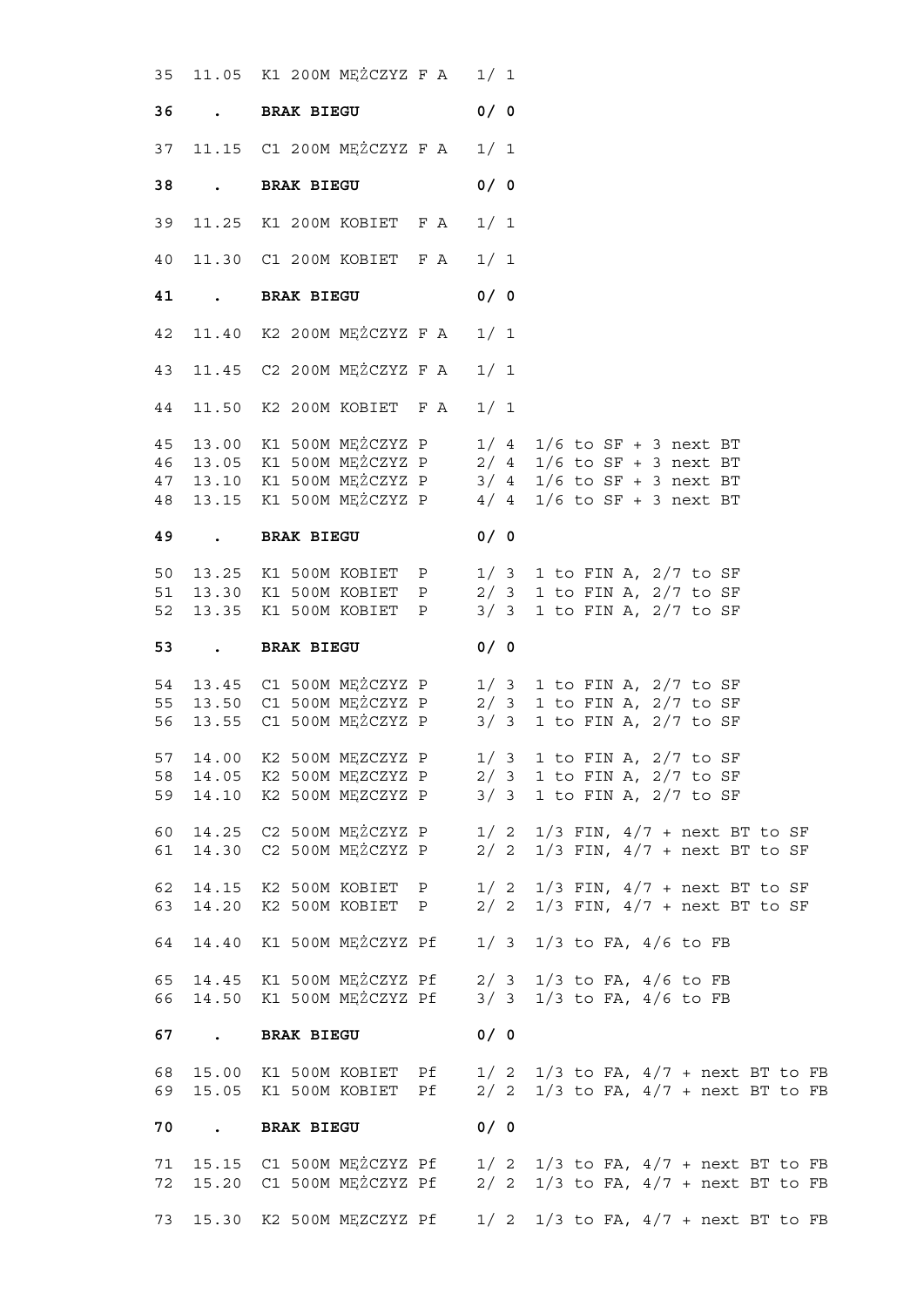| 76       |  |  |              |                                                                                 |                                                                                                                                                                         |                                                                                                                                                                                                 |  |                                                                 |  |  |                                                                |
|----------|--|--|--------------|---------------------------------------------------------------------------------|-------------------------------------------------------------------------------------------------------------------------------------------------------------------------|-------------------------------------------------------------------------------------------------------------------------------------------------------------------------------------------------|--|-----------------------------------------------------------------|--|--|----------------------------------------------------------------|
| 77       |  |  |              |                                                                                 |                                                                                                                                                                         |                                                                                                                                                                                                 |  |                                                                 |  |  |                                                                |
| 78<br>79 |  |  |              |                                                                                 |                                                                                                                                                                         |                                                                                                                                                                                                 |  |                                                                 |  |  |                                                                |
| 80<br>81 |  |  |              |                                                                                 |                                                                                                                                                                         |                                                                                                                                                                                                 |  |                                                                 |  |  |                                                                |
| 82<br>83 |  |  |              |                                                                                 |                                                                                                                                                                         |                                                                                                                                                                                                 |  |                                                                 |  |  |                                                                |
| 84<br>85 |  |  |              |                                                                                 |                                                                                                                                                                         |                                                                                                                                                                                                 |  |                                                                 |  |  |                                                                |
| 86       |  |  |              |                                                                                 |                                                                                                                                                                         |                                                                                                                                                                                                 |  |                                                                 |  |  |                                                                |
| 87       |  |  |              |                                                                                 |                                                                                                                                                                         |                                                                                                                                                                                                 |  |                                                                 |  |  |                                                                |
| 88       |  |  |              |                                                                                 |                                                                                                                                                                         |                                                                                                                                                                                                 |  |                                                                 |  |  |                                                                |
| 89       |  |  |              |                                                                                 |                                                                                                                                                                         |                                                                                                                                                                                                 |  |                                                                 |  |  |                                                                |
|          |  |  | . BRAK BIEGU | 15.40 K2 500M KOBIET Pf<br>17.00 K2 500M KOBIET F A<br>17.05 C2 500M KOBIET F A | 16.25 K1 500M KOBIET F B<br>16.30 K1 500M KOBIET F A<br>16.40 C1 500M MEŻCZYZ F A<br>16.55 K2 500M MEZCZYZ F A<br>17.10 C2 500M MĘŻCZYZ F A<br>17.15 K4 500M KOBIET F A | 0/0<br>16.15 K1 500M MEŻCZYZ F B 1/1<br>16.20 K1 500M MEŻCZYZ F A 1/1<br>1/1<br>1/1<br>16.35 C1 500M MEŻCZYZ F B 1/1<br>1/1<br>16.50 K2 500M MEZCZYZ F B 1/1<br>1/1<br>1/1<br>1/1<br>1/1<br>1/1 |  | 75 15.45 C2 500M MEŻCZYZ Pf 1/1 1/3 to FIN<br>$1/ 1 1/3$ to FIN |  |  | 74 15.35 K2 500M MEZCZYZ Pf 2/2 1/3 to FA, 4/7 + next BT to FB |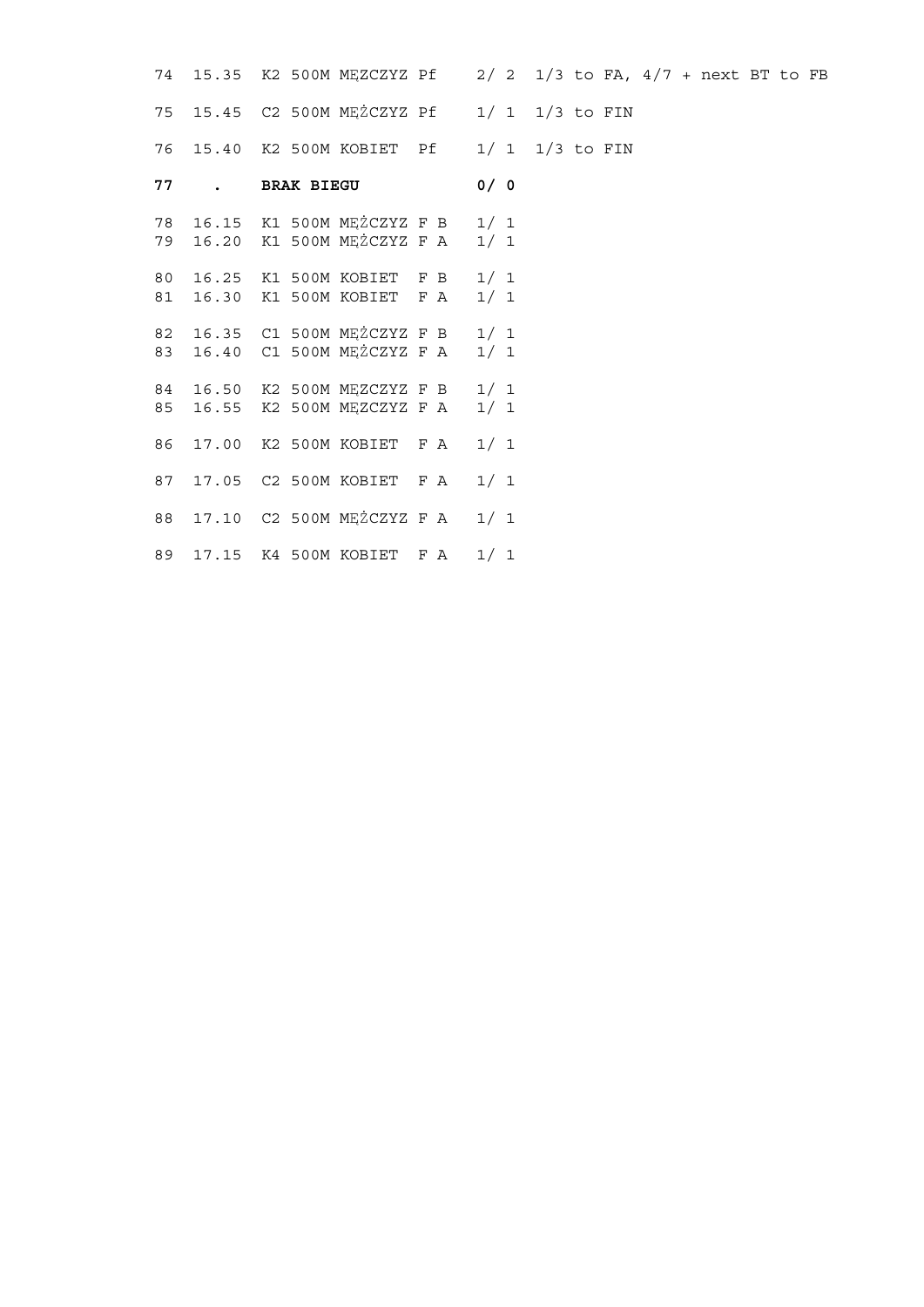LXXVI MISTRZOSTWA POLSKI SENIORÓW,REGATY ELIMINACYJNE SENIORÓW 31.05-1.06.2014 POZNAŃ MALTA ================================================================== Bieg Nr 1 LISTA STARTOWA Sobota 31.05.2014 Konkurencja: K1 200M MĘŻCZYZ ------------------------------------------------------------------  $1/6$  to SF + 3 next BT P 1/ 4 ------------------------------------------------------------------ Tor Nazwisko i imię 1 KS CRESOVIA 156 KOŁPAK 1994 2 MKS POLSTYR 56 KACZMAREK PAWEŁ 1995 3 KS POSNANIA 112 NOWAK PRZEMYSŁAW 1993 4 MKKS GORZÓW 152 WARSZAWSKI OSKAR 1993 5 LTK FALA LUB 66 MAJERSKI KRZYSZTOF 1987 6 KS POSNANIA 122 WACHOWIAK ADAM 1992 7 CWZS ZAWISZA 48 SZYPUŁA SEBASTIAN 1992

 LXXVI MISTRZOSTWA POLSKI SENIORÓW,REGATY ELIMINACYJNE SENIORÓW 31.05-1.06.2014 POZNAŃ MALTA

| Bieg Nr 2<br>Konkurencja: K1 200M MEŻCZYZ | LISTA STARTOWA | Sobota 31.05.2014<br>Godz, startu: 08.04 |     |
|-------------------------------------------|----------------|------------------------------------------|-----|
| $1/6$ to SF + 3 next BT                   |                | D                                        | 2/4 |

Tor Nazwisko i imię

|               | KAYAK SPORT  | 5   | MENDELSKI    | TOMASZ   | 1981 |
|---------------|--------------|-----|--------------|----------|------|
| $\mathcal{L}$ | KKW KRAKÓW   | 204 | BIERZAŁO     | GRZEGORZ | 1993 |
| 3             | KAYAK SPORT  | 9   | OŁDAKOWSKI   | CEZARY   | 1996 |
| 4             | KS SOKÓŁ OST | 210 | WOJTCZAK     | MATEUSZ  | 1994 |
| 5.            | KS POSNANIA  | 123 | WACHOWIAK    | MACIEJ   | 1995 |
| 6             | AKS SPARTA A | 52  | GARBACZ      | KAROL    | 1982 |
| 7             | KAYAK SPORT  |     | MIKOŁAJEWICZ | TOMASZ   | 1995 |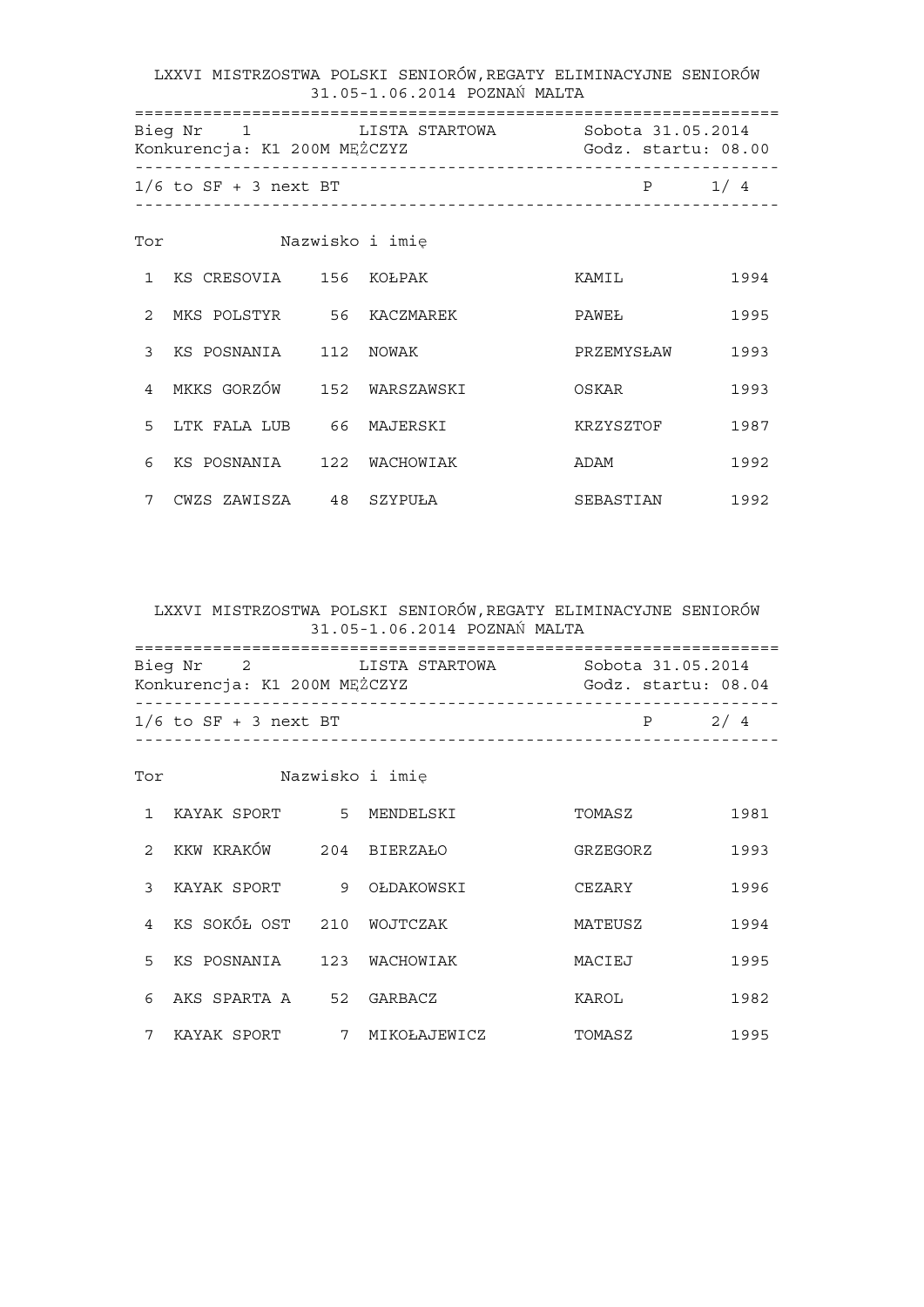LXXVI MISTRZOSTWA POLSKI SENIORÓW,REGATY ELIMINACYJNE SENIORÓW 31.05-1.06.2014 POZNAŃ MALTA ================================================================== Bieg Nr 3 LISTA STARTOWA Sobota 31.05.2014 Konkurencja: K1 200M MĘŻCZYZ Godz. startu: 08.08 ------------------------------------------------------------------  $1/6$  to SF + 3 next BT P 3/ 4 ------------------------------------------------------------------ Tor Nazwisko i imię 1 KA AZS AWF P 71 GROBELNY JAKUB 1996 2 KAYAK SPORT 1 AMBROZIAK DENIS 1991 3 CWZS ZAWISZA 46 SIEMIONOWSKI PIOTR 1988 4 AKS SPARTA A 53 GARBACZ MARCIN MARCIN 1983 5 KAYAK SPORT 14 ŁUNIEWSKI DUSTIN 1992 6 AZS AWF GORZ 136 KOŁODZIEJCZYK BARTŁOMIEJ 1995 7 KAYAK SPORT 10 PUCHACZ MICHAŁ 1988

| Bieg Nr 4<br>Konkurencja: K1 200M MĘŻCZYZ | IJSTA STARTOWA | Sobota 31.05.2014<br>Godz. startu: 08.12 |     |  |
|-------------------------------------------|----------------|------------------------------------------|-----|--|
| $1/6$ to SF + 3 next BT                   |                | P                                        | 4/4 |  |

| Tor           |              |     | Nazwisko i imię |                |      |
|---------------|--------------|-----|-----------------|----------------|------|
| 1             | KS ENERGETYK | 28  | KULCZYŃSKI      | PATRYK         | 1995 |
| $\mathcal{L}$ | CWZS ZAWISZA | 43  | MAZUR           | PIOTR          | 1991 |
| 3             | KKW KRAKÓW   | 205 | CHWAJA          | MICHAŁ         | 1991 |
| 4             | UKS OLIMPIJC | 17  | LIPIŃSKI        | DAWID          | 1995 |
| 5             | KS ENERGETYK | 31  | SARNA           | MATEUSZ        | 1996 |
| 6             | UKS KOPERNIK | 88  | PUTTO           | DAWID          | 1991 |
| 7             | AZS AWF GORZ | 133 | JONKISZ         | <b>BARTOSZ</b> | 1992 |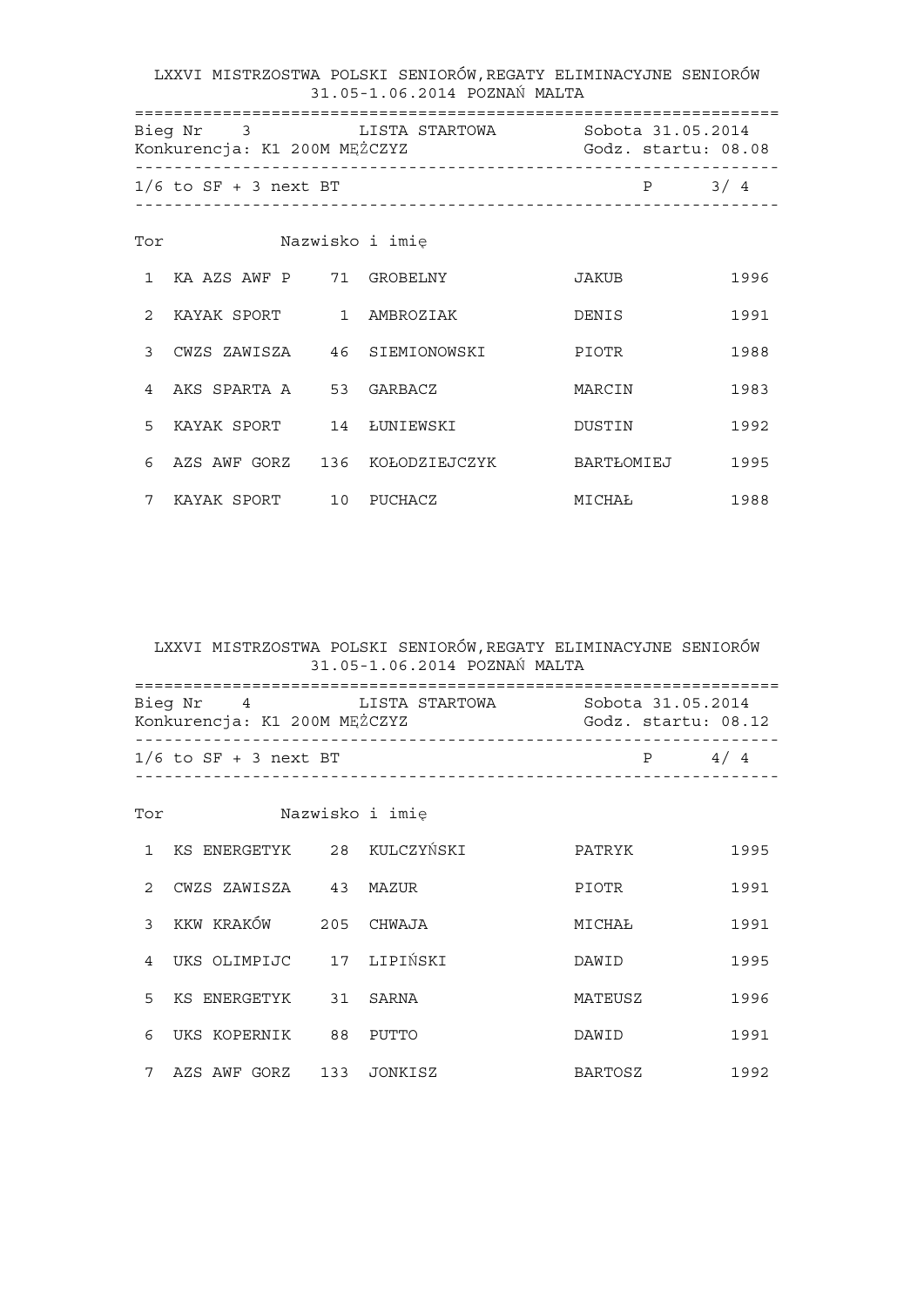LXXVI MISTRZOSTWA POLSKI SENIORÓW,REGATY ELIMINACYJNE SENIORÓW 31.05-1.06.2014 POZNAŃ MALTA ================================================================== Bieg Nr 5 LISTA STARTOWA Sobota 31.05.2014 Konkurencja: C1 200M MĘŻCZYZ Godz. startu: 08.16 ------------------------------------------------------------------  $1/3$  FIN,  $4/7$  + next BT to SF P 1/2 ------------------------------------------------------------------ Tor Nazwisko i imię 1 KS POSNANIA 107 KRUK 1987 2 KS POSNANIA 106 KOSTENSKI SZYMON 1995 3 KS SPÓJNIA-W 59 SITKOWSKI JAKUB 1989 4 OKSW OLSZTYN 232 PIÓRKO MACIEJ 1993 5 OKSW OLSZTYN 231 KARA GRZEGORZ 1991 6 KS POSNANIA 100 GRZYBOWSKI MARCIN 1979 7 OKSW OLSZTYN 229 BARNIAK TOMASZ 1995 8 KA AZS AWF P 79 POSPIECH TOMASZ 1990 9 WTS ASTORIA 225 STEFAŃSKI ŁUKASZ 1993

| Bieg Nr 6<br>Konkurencja: C1 200M MĘŻCZYZ | IJSTA STARTOWA | Sobota 31.05.2014 | Godz. startu: 18.20 |  |
|-------------------------------------------|----------------|-------------------|---------------------|--|
| $1/3$ FIN, $4/7$ + next BT to SF          |                | P                 | 2/2                 |  |

| Tor            |                  |     | Nazwisko i imię |          |      |
|----------------|------------------|-----|-----------------|----------|------|
| $\mathbf{1}$   | KS STOMIL PO     | 183 | GLANOWSKI       | PATRYK   | 1994 |
| $2^{\circ}$    | KA AZS AWF P     | 82  | SZPYNDA         | GRZEGORZ | 1994 |
| 3              | KAYAK SPORT      | 12  | SOŁODUCHA       | ANDRZEJ  | 1991 |
| $\overline{4}$ | KS WARTA POZ     | 193 | KACZOR          | TOMASZ   | 1989 |
| 5.             | KS POSNANIA      | 103 | JEZIERSKI       | ANDRZEJ  | 1980 |
| 6              | KS POSNANIA      | 127 | WYSZYSŃSKI      | MATEUSZ  | 1995 |
| 7              | KA AZS AWF P     | 78  | POSPIECH        | DANIEL   | 1992 |
| 8              | KA AZS AWF P     | 80  | RUCZYŃSKI       | MARIUSZ  | 1992 |
| 9              | KS STOMIL<br>PO. | 188 | ŁUBNIEWSKI      | MICHAŁ   | 1993 |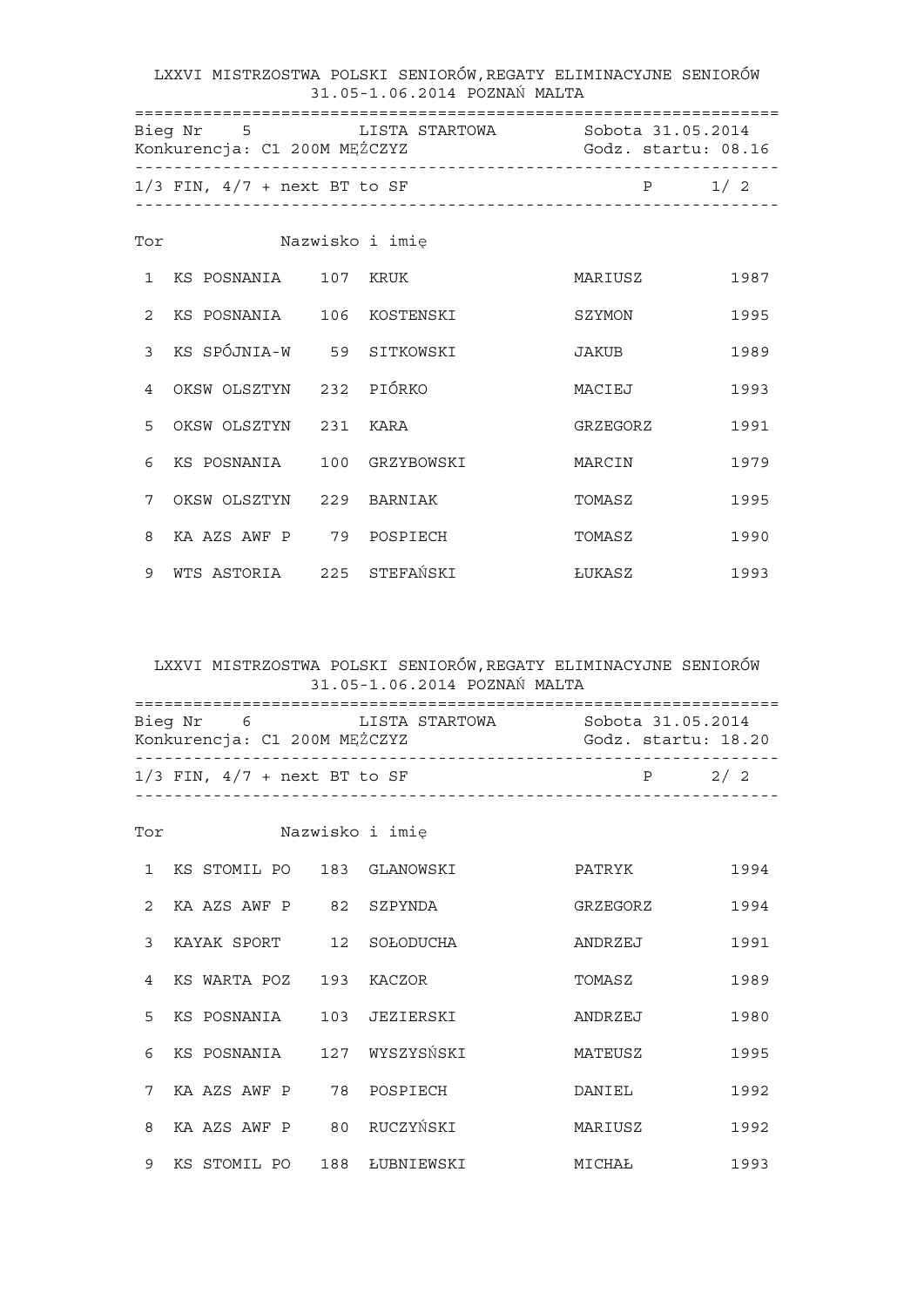LXXVI MISTRZOSTWA POLSKI SENIORÓW,REGATY ELIMINACYJNE SENIORÓW 31.05-1.06.2014 POZNAŃ MALTA ================================================================== Bieg Nr 9 LISTA STARTOWA Sobota 31.05.2014 Konkurencja: K1 200M KOBIET ------------------------------------------------------------------  $1/3$  FIN,  $4/7$  + next BT to SF P 1/2 ------------------------------------------------------------------ Tor Nazwisko i imię 1 KS POSNANIA 113 PIELIN KAROLINA 1994 2 KS WARTA POZ 203 WOJNAROWSKA EWELINA 1986 3 AKS SPARTA A 51 DZIENISZEWSKA EDYTA 1986 4 CWZS ZAWISZA 35 BRUSKA JOANNA 1993 5 AZS AWF GORZ 138 NAJA 6 KAROLINA 1990 6 CWZS ZAWISZA 37 GÓRNA ALEKSANDRA 1992 7 UKS OLIMPIJC 15 BRONKOWSKA JOANNA 1995 8 KS POSNANIA 99 GODEK ANNA 1995 9 MKKS GORZÓW 147 JANICKA ALEKSANDRA 1995

| Bieg Nr 10<br>Konkurencja: K1 200M KOBIET | LISTA STARTOWA | Sobota 31.05.2014<br>Godz, startu: 08.36 |     |  |
|-------------------------------------------|----------------|------------------------------------------|-----|--|
| $1/3$ FIN, $4/7$ + next BT to SF          |                | P                                        | 2/2 |  |

| Tor             |              |                | Nazwisko i imię |           |      |
|-----------------|--------------|----------------|-----------------|-----------|------|
| $\mathbf{1}$    | UKS DOJLIDY  |                | 165 KRUKOWSKA   | MAGDALENA | 1987 |
| $\mathcal{L}$   | CWZS ZAWISZA | 38             | JASIŃSKA        | SARA      | 1993 |
| 3               | UKS KORMORAN | 227            | CZECHOWICZ      | KATARZYNA | 1998 |
| $\overline{4}$  | KS WARTA POZ | 190            | CYWIŃSKA        | EMILIA    | 1995 |
| 5               | KTW KALISZ   | 93             | WALCZYKIEWICZ   | MARTA     | 1987 |
| 6               | KKW KRAKÓW   | 206            | WŁOSIK          | ANNA      | 1990 |
| $7\overline{ }$ | AZS PO OPOLE | 173            | MARKIEWICZ      | KAROLINA  | 1993 |
| 8               | CWZS ZAWISZA | 44             | NAPOLSKA        | DOMINIKA  | 1995 |
| 9               | KAYAK SPORT  | $\overline{4}$ | LISIECKA        | MARTYNA   | 1994 |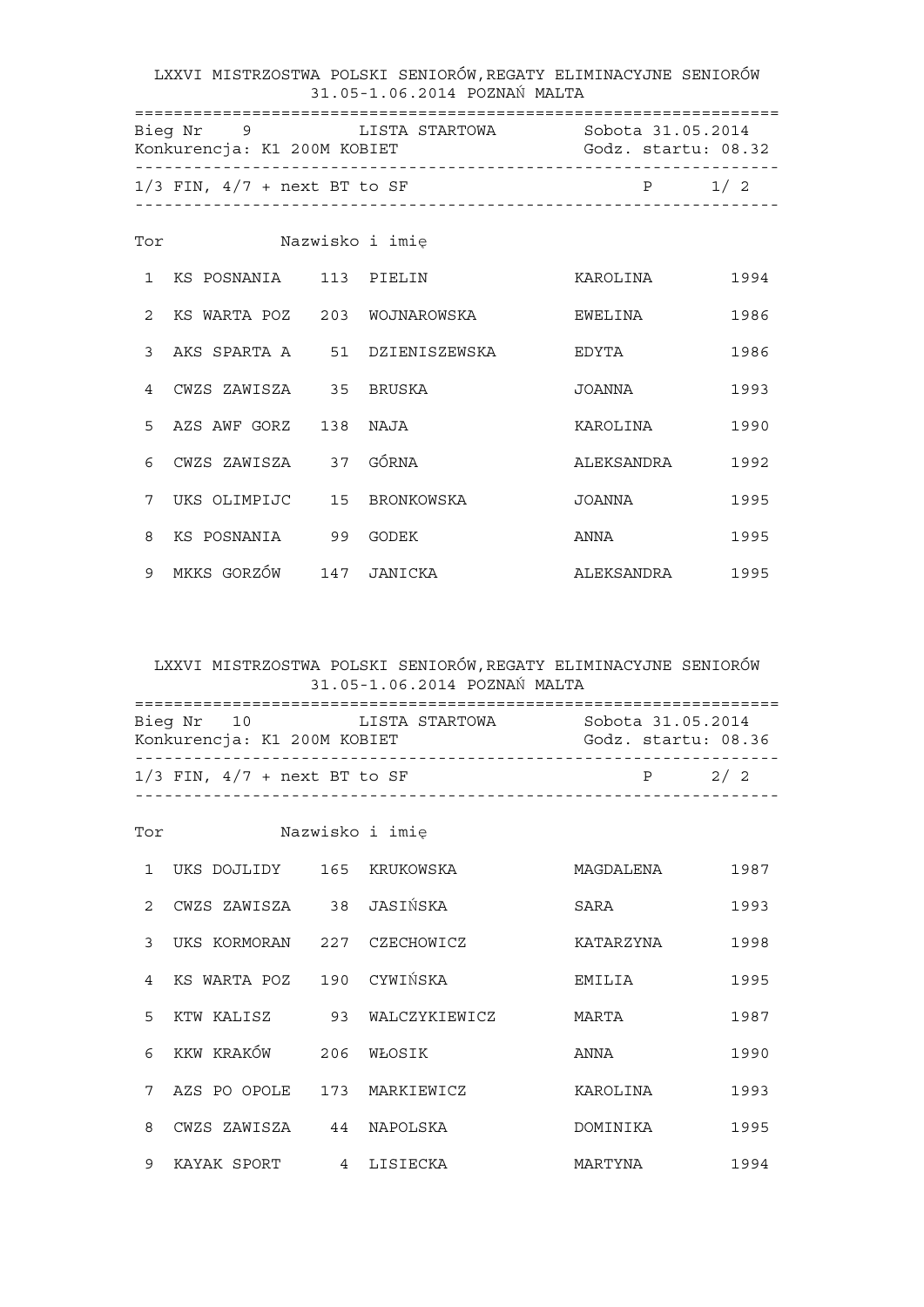|                |                                  | LXXVI MISTRZOSTWA POLSKI SENIORÓW, REGATY ELIMINACYJNE SENIORÓW<br>31.05-1.06.2014 POZNAŃ MALTA |                                                           |         |
|----------------|----------------------------------|-------------------------------------------------------------------------------------------------|-----------------------------------------------------------|---------|
|                | Konkurencja: C1 200M KOBIET      | Bieq Nr 12 LISTA STARTOWA Sobota 31.05.2014                                                     | Godz. startu: 08.44<br>---------------------------------- |         |
|                | $1/3$ FIN, $4/7$ + next BT to SF |                                                                                                 |                                                           | $P$ 1/2 |
| Tor            |                                  | Nazwisko i imię                                                                                 |                                                           |         |
| $\mathbf{1}$   | MOS WROCŁAW 178 SERWATKA         |                                                                                                 | KAMILA                                                    | 1991    |
| $\mathcal{L}$  | NOSIR NOWY D 68 BOROWSKA         |                                                                                                 | DOROTA                                                    | 1996    |
| 3              | MOSM TYCHY 216 SOWA              |                                                                                                 | MONIKA                                                    | 1996    |
| $\overline{4}$ | KS CRESOVIA 161 ZWOLEŃSKA        |                                                                                                 | JULIA                                                     | 1997    |
| 5              | UKS KOSZAŁEK 89 KOZAKIEWICZ      |                                                                                                 | DOROTA                                                    | 1992    |
| 6              | KKS NOWA SÓL 228 ZAWADZWKA       |                                                                                                 | BEATA                                                     | 1993    |
| 7              | KS POSNANIA      115   PROMIŃSKA |                                                                                                 | DANUTA                                                    | 1994    |

| Bieg Nr 13<br>Konkurencja: C1 200M KOBIET | LISTA STARTOWA | Sobota 31.05.2014<br>Godz, startu: 08.48 |     |
|-------------------------------------------|----------------|------------------------------------------|-----|
| $1/3$ FIN, $4/7$ + next BT to SF          |                | D                                        | 2/2 |

| Tor                   |              |     | Nazwisko i imie |          |      |
|-----------------------|--------------|-----|-----------------|----------|------|
| $\mathbf{1}$          | MOSM TYCHY   | 217 | STANNY          | MAGDA    | 1993 |
| $\mathcal{D}_{\cdot}$ | MOS WROCŁAW  | 182 | ŁAWNICZAK       | DARIA    | 1995 |
| 3                     | KS SPÓJNIA-W | 58  | CZARNECKA       | IWONA    | 1995 |
| 4                     | KS CRESOVIA  | 159 | SZCZERBIŃSKA    | SZYLWIA  | 1997 |
| 5.                    | KA AZS AWF P | 81  | SIEMCZYK        | MALWINA  | 1993 |
| 6                     | MOSM TYCHY   | 213 | DWORNICZOK      | LAURA    | 1996 |
| 7                     | UKS DOJLIDY  | 166 | MRÓWCZYŃSKA     | PATRYCJA | 1998 |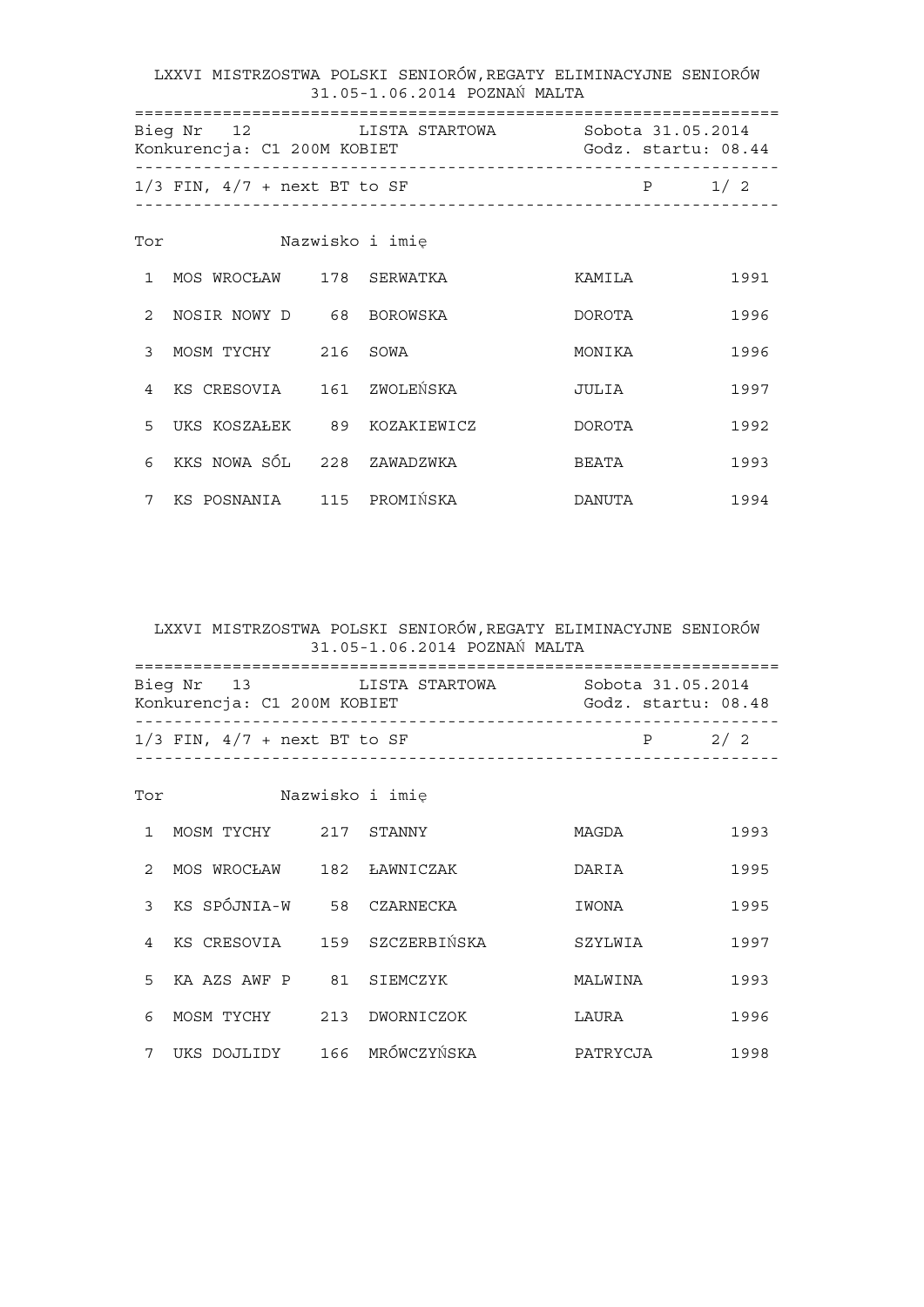|                                  |     | Bieg Nr 14 LISTA STARTOWA Sobota 31.05.2014<br>Konkurencja: K2 200M MĘŻCZYZ COM SOSOW Godz. startu: 08.52 |                    |              |
|----------------------------------|-----|-----------------------------------------------------------------------------------------------------------|--------------------|--------------|
| $1/3$ FIN, $4/7$ + next BT to SF |     |                                                                                                           | $P$ 1/2            |              |
| Nazwisko i imię<br>Tor           |     |                                                                                                           |                    |              |
| 1 AZS AWF GORZ                   |     | 134 KLICZKOWSKI<br>139 NICKOWSKI                                                                          | DORIAN<br>MARCIN   | 1994<br>1986 |
| 2 KAYAK SPORT 7 MIKOŁAJEWICZ     |     | 14 ŁUNIEWSKI                                                                                              | TOMASZ<br>DUSTIN   | 1995<br>1992 |
| 3 AKS SPARTA A 52 GARBACZ        |     | 54 HRYŃKO                                                                                                 | KAROL<br>EMIL      | 1982<br>1983 |
| 4 MKS CZECHOWI                   |     | 86 GOLA<br>85 CEBULA                                                                                      | TOBIASZ<br>JAKUB   | 1995<br>1987 |
| 5 AKS SPARTA A 55 MARKIEWICZ     | 50  | ANDZIAK                                                                                                   | ANDRZEJ<br>MARCEL  | 1983<br>1984 |
|                                  |     | 13 WRONIEWICZ                                                                                             | DENIS<br>KRZYSTOF  | 1991<br>1988 |
| 7 AZS AWF GORZ                   | 146 | 140 PAJOR<br>ZONAKOWSKI                                                                                   | KAMIL<br>KRZYSZTOF | 1994<br>1988 |
| 8 KAYAK SPORT                    | 10  | 8 MOTYBEL<br>PUCHACZ                                                                                      | MATEUSZ<br>MICHAŁ  | 1993<br>1988 |

 ================================================================== Bieg Nr 15 LISTA STARTOWA Sobota 31.05.2014 Konkurencja: K2 200M MĘŻCZYZ Godz. startu: 08.56 ------------------------------------------------------------------  $1/3$  FIN,  $4/7$  + next BT to SF P 2/ 2 ------------------------------------------------------------------ Tor Nazwisko i imię 1 WTS ASTORIA 218 BĄCZKOWSKI ADAM 1994 226 ŻUKOWSKI ARTUR 1994 2 LTK FALA LUB 66 MAJERSKI<br>63 BARTKIEWICZ KRZYSZTOF 1987<br>PAWEŁ 1991 3 KS ENERGETYK 33 ZIELIŃSKI KAMIL KAMIL 1997<br>28 KULCZYŃSKI PATRYK 1995 297 KAMIL<br>28 PATRYK 1995 4 KAYAK SPORT 2 BRAKOWIECKI BŁAŻEJ 1995 9 OŁDAKOWSKI CEZARY 1996 5 AZS AWF GORZ 129 BILEWICZ ADAM 1992 145 ZAŁUSKI WOJCIECH 1994 6 KS SOKÓŁ OST 207 PERIŻOK JAKUB 1993 210 WOJTCZAK MATEUSZ 1994 7 KKW KRAKÓW 204 BIERZAŁO GRZEGORZ 1993 205 CHWAJA MICHAŁ 1991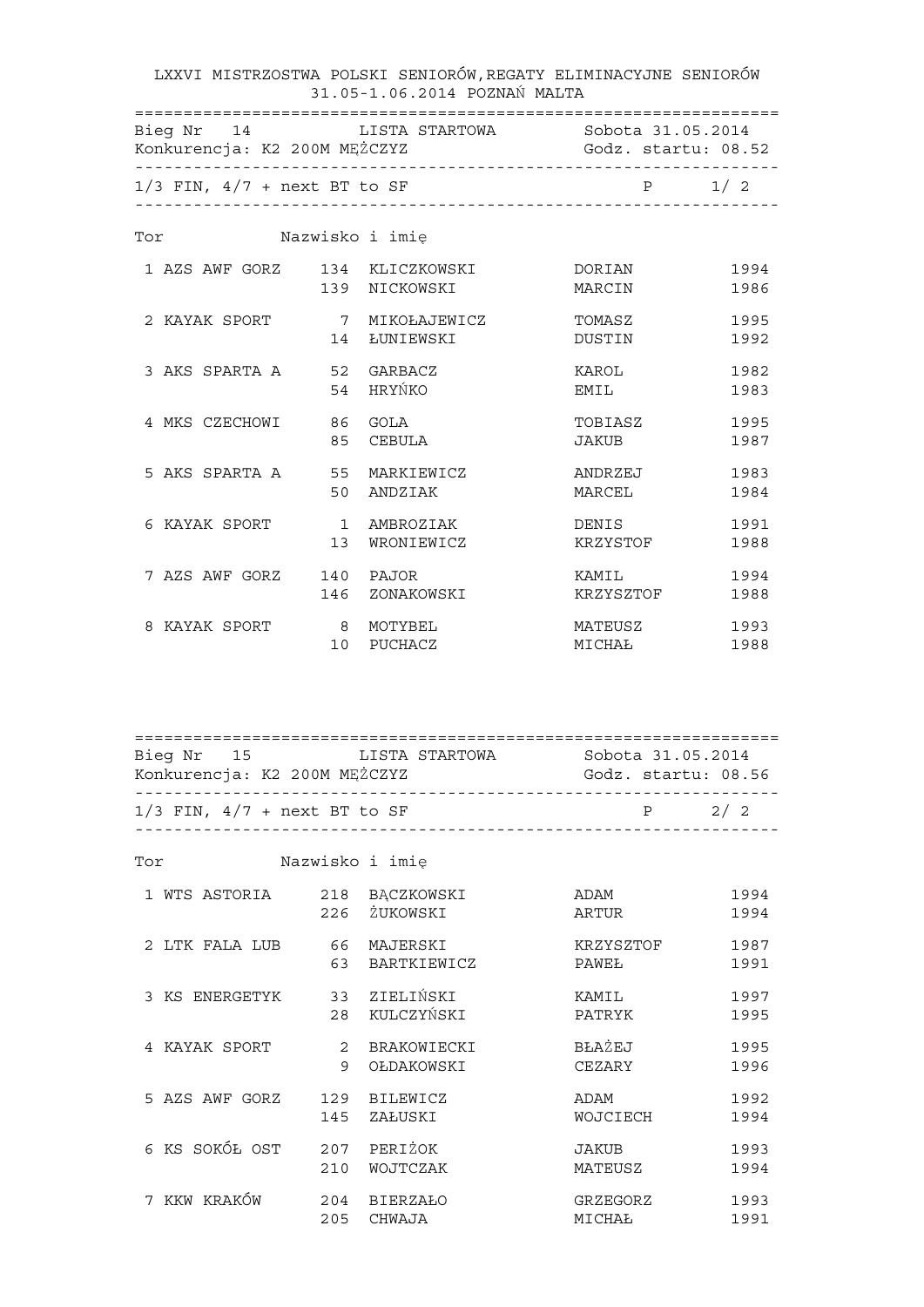| Bieg Nr<br>43<br>Konkurencja: C2 200M MĘŻCZYZ |                 | LISTA STARTOWA Sobota 31.05.2014 | Godz. startu: 11.45 |              |
|-----------------------------------------------|-----------------|----------------------------------|---------------------|--------------|
|                                               |                 | _____________________________    |                     | $FA$ 1/ 1    |
| Tor                                           | Nazwisko i imię |                                  |                     |              |
| 1 KS STOMIL PO                                |                 | 183 GLANOWSKI<br>184 SOKÓŁ       | PATRYK<br>PATRYK    | 1994<br>1993 |
| 2 KA AZS AWF P 77 PALUCH                      |                 | 69 FURTAK                        | GILBERT<br>ROMAN    | 1995<br>1995 |
| 3 WTS ASTORIA 225 STEFAŃSKI                   |                 | 222 KRZEMIŃSKI                   | ŁUKASZ<br>PAWEŁ     | 1993<br>1995 |
| 4 AZS AWF GORZ                                |                 | 132 HERTEL<br>141 PŁAWSKI        | PIOTR<br>BARTOSZ    | 1994<br>1989 |
| 5 KS POSNANIA                                 | 107 KRUK        | 103 JEZIERSKI                    | ANDRZEJ<br>MARIUSZ  | 1980<br>1987 |
| 6 KA AZS AWF P 80 RUCZYŃSKI                   |                 | 78 POSPIECH                      | MARIUSZ<br>DANIEL   | 1992<br>1992 |
| 7 AZS AWF GORZ                                |                 | 131 DROJETZKI<br>142 RYNKIEWICZ  | LAWRENCE<br>ROMAN   | 1995<br>1981 |
| 8 OKSW OLSZTYN                                | 231 KARA        | 232 PIÓRKO                       | GRZEGORZ<br>MACIEJ  | 1991<br>1993 |
| 9 KA AZS AWF P 76 NOWAK                       |                 | 79 POSPIECH                      | ŁUKASZ<br>TOMASZ    | 1995<br>1990 |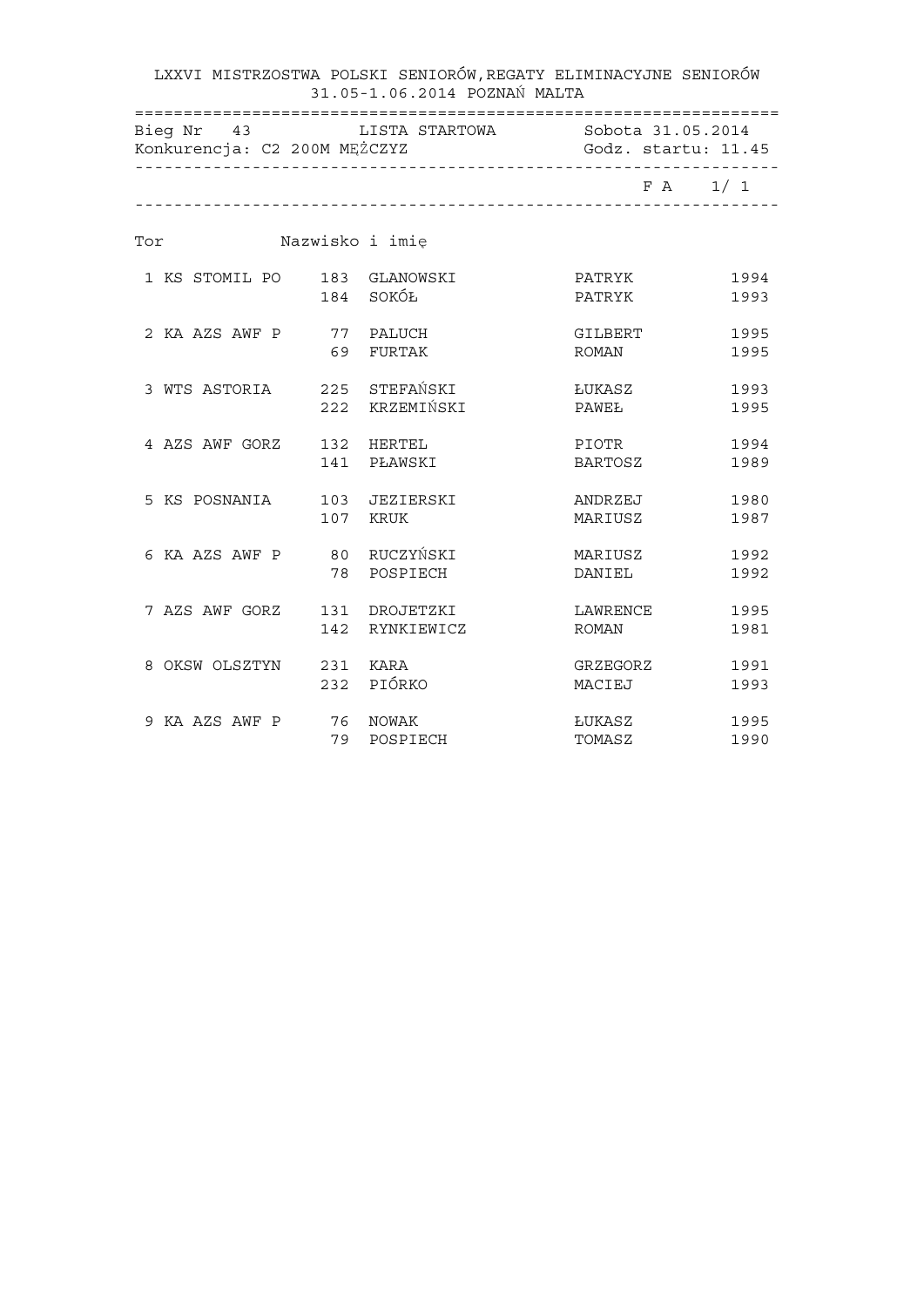|                            |     | Bieg Nr 44 LISTA STARTOWA Sobota 31.05.2014       |            |      |
|----------------------------|-----|---------------------------------------------------|------------|------|
|                            |     | Konkurencja: K2 200M KOBIET (Godz. startu: 11.50) |            |      |
|                            |     |                                                   | FA 1/1     |      |
| Tor                        |     | Nazwisko i imię                                   |            |      |
| 1 WTS ASTORIA 219 CABAJ    |     |                                                   | MARTYNA    | 1995 |
|                            |     | 224 PERTEK                                        | IZABELA    | 1995 |
| 2 CWZS ZAWISZA 44 NAPOLSKA |     |                                                   | DOMINIKA   | 1995 |
|                            |     | 38 JASIŃSKA                                       | SARA       | 1993 |
| 3 MOS WROCŁAW              |     | 175 KOLANOWSKA                                    | KATARZYNA  | 1995 |
|                            |     | 176 KOTOWSKA                                      | JUSTYNA    | 1995 |
| 4 AZS AWF GORZ             |     | 143 SZEWCZYK                                      | KLAUDIA    | 1993 |
|                            |     | 144 WIEWIÓRA                                      | PAULINA    | 1989 |
| 5 KS WARTA POZ             |     | 192 DUBIAK                                        | ALEKSANDRA | 1995 |
|                            | 196 | <b>OSETEK</b>                                     | MONIKA     | 1997 |
| 6 UKS DOJLIDY              |     | 165 KRUKOWSKA                                     | MAGDALENA  | 1987 |
|                            |     | 171 SKOWROŃSKA                                    | SANDRA     | 1987 |
| 7 CWZS ZAWISZA             |     | 35 BRUSKA                                         | JOANNA     | 1993 |
|                            |     | 37 GÓRNA                                          | ALEKSANDRA | 1992 |
| 8 AZS PO OPOLE             |     | 174 WOLBACH                                       | ZUZANNA    | 1995 |
|                            |     | 173 MARKIEWICZ                                    | KAROLINA   | 1993 |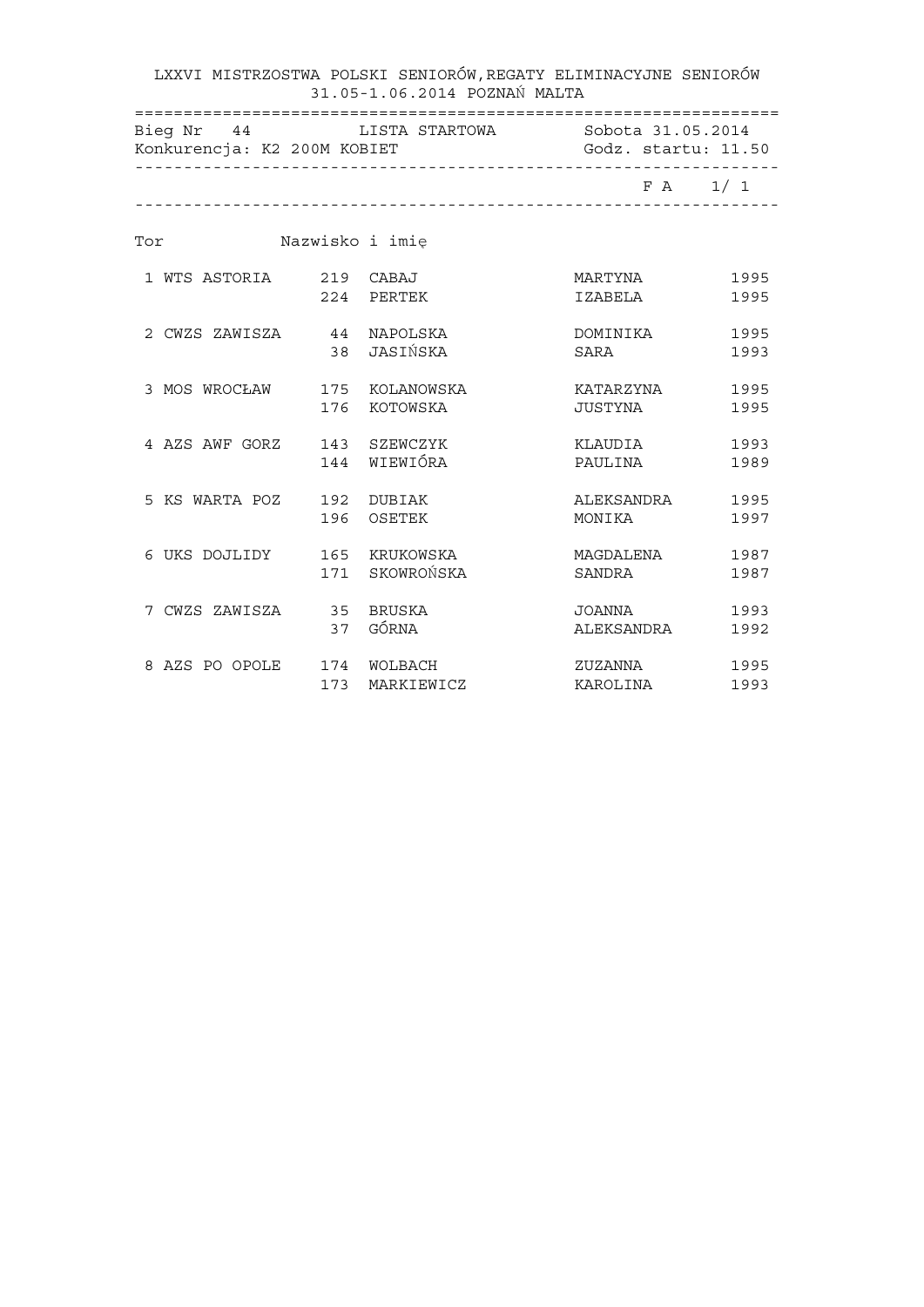LXXVI MISTRZOSTWA POLSKI SENIORÓW,REGATY ELIMINACYJNE SENIORÓW 31.05-1.06.2014 POZNAŃ MALTA ================================================================== Bieg Nr 45 LISTA STARTOWA Sobota 31.05.2014 Konkurencja: K1 500M MĘŻCZYZ COD Godz. startu: 13.00 ------------------------------------------------------------------  $1/6$  to SF + 3 next BT P 1/ 4 ------------------------------------------------------------------ Tor Nazwisko i imię 1 MKS POLSTYR 56 KACZMAREK PAWEŁ 1995 2 AZS AWF GORZ 136 KOŁODZIEJCZYK BARTŁOMIEJ 1995 3 UKS KOSZAŁEK 91 KUN MARCIN 1991 4 CWZS ZAWISZA 42 MAROŃ RAFAŁ 1988 5 KS POSNANIA 122 WACHOWIAK ADAM ADAM 1992 6 KS CRESOVIA 156 KOŁPAK 1994 KAMIL 1994 7 KS POSNANIA 97 BŁASZCZAK MORBERT 1992 8 KS POSNANIA 120 STABNO BARTOSZ 1991 9 AZS AWF GORZ 145 ZAŁUSKI MOJCIECH 1994

| Bieg Nr 46                   | LISTA STARTOWA | Sobota 31.05.2014      |     |
|------------------------------|----------------|------------------------|-----|
| Konkurencja: K1 500M MĘŻCZYZ |                | $Godz$ , startu: 13.05 |     |
| $1/6$ to SF + 3 next BT      |                | P                      | 2/4 |
|                              |                |                        |     |

| Tor            |                            |     | Nazwisko i imię |                |      |
|----------------|----------------------------|-----|-----------------|----------------|------|
|                | 1 KS SOKÓŁ OST 207 PERIŻOK |     |                 | JAKUB          | 1993 |
| $\mathcal{R}$  | AZS AWF GORZ               | 134 | KLICZKOWSKI     | DORIAN         | 1994 |
| 3              | KA AZS AWF P               | 71  | GROBELNY        | JAKUB          | 1996 |
| $\overline{4}$ | KS SOKÓŁ OST               | 210 | WOJTCZAK        | MATEUSZ        | 1994 |
|                | 5 KS YACHT CLU             | 57  | SZCZUDŁO        | PIOTR          | 1992 |
| 6              | MKKS GORZÓW                | 152 | WARSZAWSKI      | OSKAR          | 1993 |
| $7^{\circ}$    | AZS AWF GORZ               | 133 | JONKISZ         | <b>BARTOSZ</b> | 1992 |
| 8              | KA AZS AWF P               | 84  | WASYŁYK         | DANIEL         | 1992 |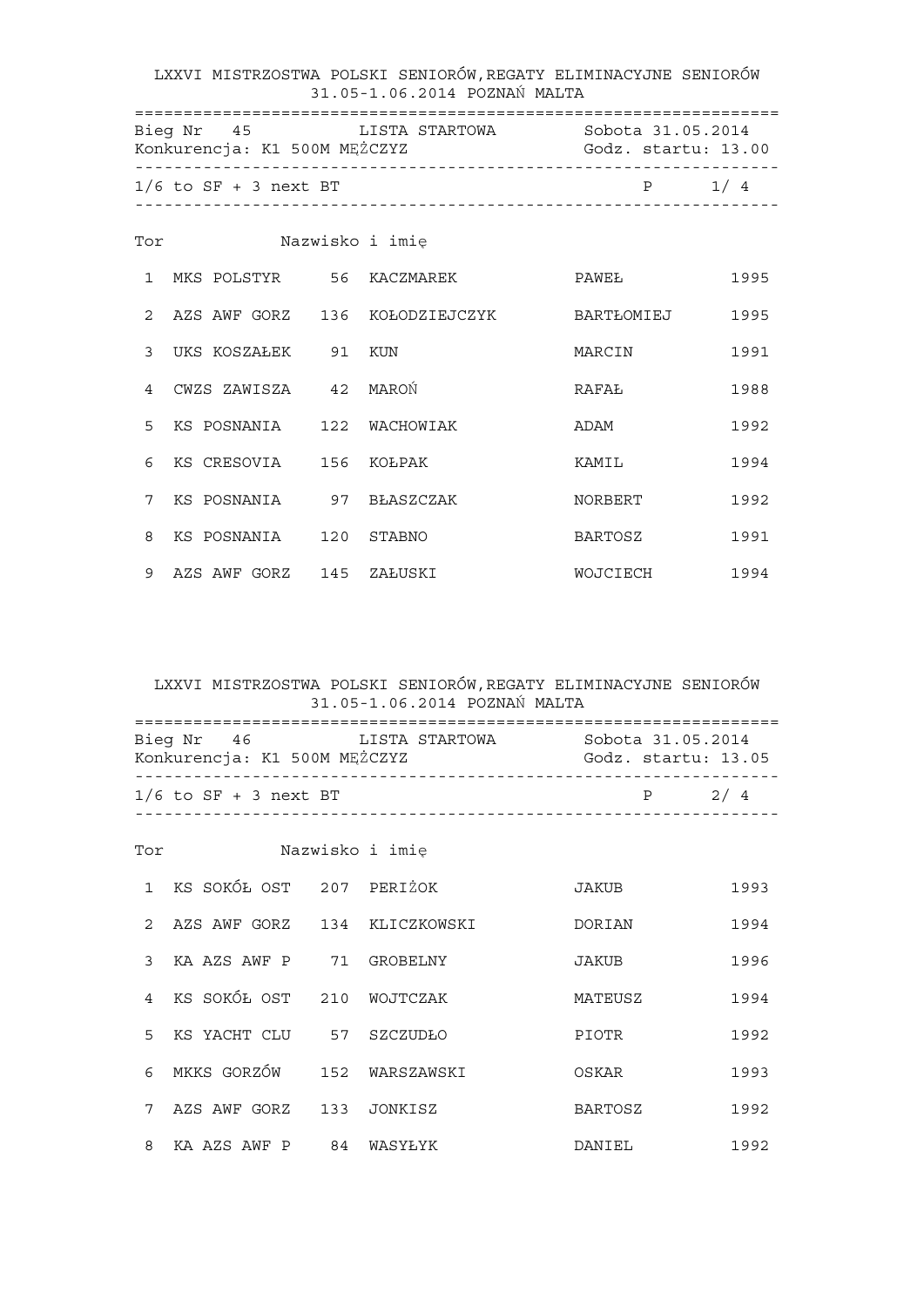|                |                                                           | 31.05-1.06.2014 POZNAŃ MALTA             | LXXVI MISTRZOSTWA POLSKI SENIORÓW, REGATY ELIMINACYJNE SENIORÓW |         |
|----------------|-----------------------------------------------------------|------------------------------------------|-----------------------------------------------------------------|---------|
|                | Bieg Nr 47 LISTA STARTOWA<br>Konkurencja: K1 500M MĘŻCZYZ | Sobota 31.05.2014<br>Godz. startu: 13.10 |                                                                 |         |
|                | $1/6$ to SF + 3 next BT                                   | ----------------------------             |                                                                 | $P$ 3/4 |
| Tor            |                                                           | Nazwisko i imię                          |                                                                 |         |
| $\mathbf{1}$   | UKS DOJLIDY 163 FLORCZAK                                  |                                          | PAWEŁ                                                           | 1989    |
| $\mathcal{L}$  | KS SOKÓŁ OSTO 211 WRÓBLEWSKI                              |                                          | DOMINIK                                                         | 1997    |
| 3              | KS CRESOVIA 160 TWARDOWSKI                                |                                          | MAREK                                                           | 1979    |
| $\overline{4}$ | UKS KOPERNIK 88 PUTTO                                     |                                          | DAWID                                                           | 1991    |
| 5              | KKW KRAKÓW                                                | 205 CHWAJA                               | MICHAŁ                                                          | 1991    |
| 6              | KS POSNANIA 96 AUGUSTYNIAK                                |                                          | MATEUSZ                                                         | 1995    |
| 7              | KAYAK SPORT 8 MOTYBEL                                     |                                          | MATEUSZ                                                         | 1993    |
| 8              | KAYAK SPORT 1 AMBROZIAK                                   |                                          | DENIS                                                           | 1991    |

| Bieg Nr 48<br>Konkurencja: K1 500M MĘŻCZYZ | IJSTA STARTOWA | Sobota 31.05.2014<br>Godz. startu: 13.15 |     |  |
|--------------------------------------------|----------------|------------------------------------------|-----|--|
| $1/6$ to SF + 3 next BT                    |                | D                                        | 4/4 |  |

| Tor           |              |                 | Nazwisko i imie |           |      |
|---------------|--------------|-----------------|-----------------|-----------|------|
| $\mathbf{1}$  | KAYAK SPORT  | 10 <sup>°</sup> | PUCHACZ         | MICHAŁ    | 1988 |
| $\mathcal{L}$ | KS POSNANIA  | 123             | WACHOWIAK       | MACIEJ    | 1995 |
| 3             | KS SPÓJNIA-W | 60              | ŚWITALSKI       | PATRYK    | 1994 |
| 4             | LTK FALA LUB | 67              | WIERUSZEWSKI    | WIKTOR    | 1996 |
| 5             | CWZS ZAWISZA |                 | 36 BRZEZIŃSKI   | MARTIN    | 1993 |
| 6             | KKW KRAKÓW   | 204             | <b>BIERZAŁO</b> | GRZEGORZ  | 1993 |
| 7             | KS ADMIRA GO | 62              | KRAJEWSKI       | ARKADIUSZ | 1987 |
| 8             | UKS DOJLIDY  | 169             | ROSOLSKI        | RAFAŁ     | 1991 |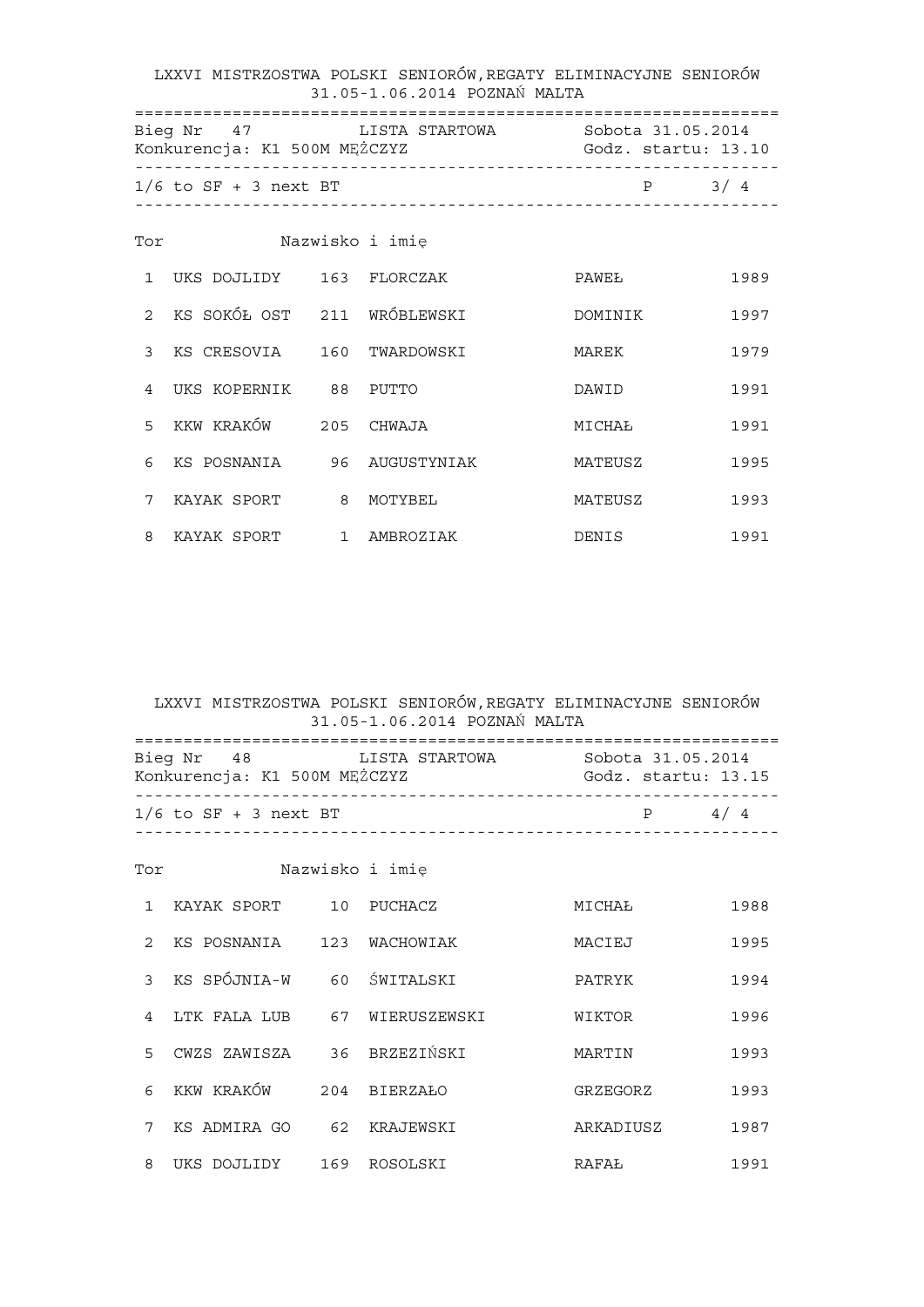LXXVI MISTRZOSTWA POLSKI SENIORÓW,REGATY ELIMINACYJNE SENIORÓW 31.05-1.06.2014 POZNAŃ MALTA ================================================================== Bieg Nr 50 LISTA STARTOWA Sobota 31.05.2014 Konkurencja: K1 500M KOBIET ------------------------------------------------------------------ 1 to FIN A, 2/7 to SF P 1/ 3 ------------------------------------------------------------------ Tor Nazwisko i imię 1 KS POSNANIA 113 PIELIN KAROLINA 1994 2 AKS SPARTA A 51 DZIENISZEWSKA EDYTA 1986 3 KS WARTA POZ 190 CYWIŃSKA EMILIA 1995 4 UKS KOPERNIK 87 MIKOŁAJCZYK BEATA 1985 5 CWZS ZAWISZA 37 GÓRNA ALEKSANDRA 1992 6 UKS KORMORAN 227 CZECHOWICZ KATARZYNA 1998 7 CWZS ZAWISZA 38 JASIŃSKA SARA 1993 8 AZS PO OPOLE 174 WOLBACH 1995

| Bieg Nr 51<br>Konkurencja: K1 500M KOBIET | LISTA STARTOWA | Sobota 31.05.2014<br>Godz. startu: 13.30 |     |
|-------------------------------------------|----------------|------------------------------------------|-----|
| 1 to FIN A, $2/7$ to SF                   |                | $\mathsf{P}$                             | 2/3 |

| Tor           |              |     | Nazwisko i imię |            |      |
|---------------|--------------|-----|-----------------|------------|------|
| $\mathbf{1}$  | MKKS GORZÓW  | 147 | JANICKA         | ALEKSANDRA | 1995 |
| $\mathcal{L}$ | AZS PO OPOLE | 173 | MARKIEWICZ      | KAROLINA   | 1993 |
| 3             | KS POSNANIA  | 99  | GODEK           | ANNA       | 1995 |
| 4             | AZS AWF GORZ | 138 | NAJA            | KAROLINA   | 1990 |
| 5             | KTW KALISZ   | 93  | WALCZYKIEWICZ   | MARTA      | 1987 |
| 6             | KS SPÓJNIA-W | 58  | CZARNECKA       | IWONA      | 1995 |
| 7             | UKS DOJLIDY  | 165 | KRUKOWSKA       | MAGDALENA  | 1987 |
| 8             | CWZS ZAWISZA | 35  | BRUSKA          | JOANNA     | 1993 |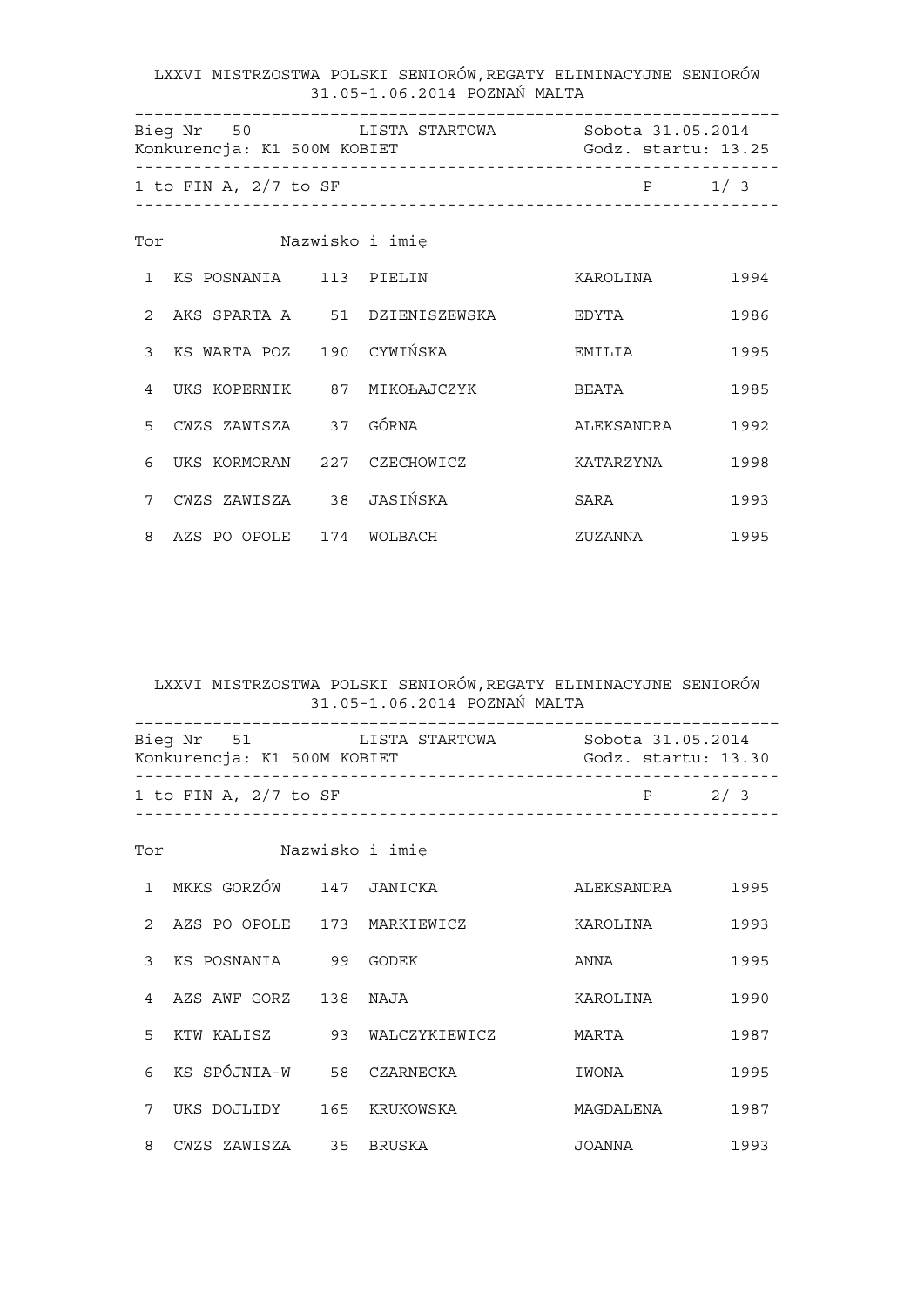LXXVI MISTRZOSTWA POLSKI SENIORÓW,REGATY ELIMINACYJNE SENIORÓW 31.05-1.06.2014 POZNAŃ MALTA ================================================================== Bieg Nr 52 LISTA STARTOWA Sobota 31.05.2014<br>Konkurencja: K1 500M KOBIET (Godz. startu: 13.35 Konkurencja: K1 500M KOBIET ------------------------------------------------------------------ 1 to FIN A,  $2/7$  to SF P 3/ 3 ------------------------------------------------------------------ Tor Nazwisko i imię 1 KS POSNANIA 101 HENECZKOWSKA JOANNA 1998 2 KAYAK SPORT 4 LISIECKA MARTYNA 1994 3 CWZS ZAWISZA 44 NAPOLSKA DOMINIKA 1995 4 KS WARTA POZ 203 WOJNAROWSKA EWELINA 1986 5 NOSIR NOWY D 68 BOROWSKA DOROTA 1996 6 AZS AWF GORZ 144 WIEWIÓRA PAULINA 1989 7 KKW KRAKÓW 206 WŁOSIK 1990 ANNA

 LXXVI MISTRZOSTWA POLSKI SENIORÓW,REGATY ELIMINACYJNE SENIORÓW 31.05-1.06.2014 POZNAŃ MALTA ================================================================== Bieg Nr 54 LISTA STARTOWA Sobota 31.05.2014 Konkurencja: C1 500M MĘŻCZYZ Godz. startu: 13.45 ------------------------------------------------------------------ 1 to FIN A, 2/7 to SF P 1/ 3 ------------------------------------------------------------------ Tor Nazwisko i imię 1 KS WARTA POZ 191 DUBIAK BARTOSZ 1993 4 KA AZS AWF P 78 POSPIECH DANIEL 1992

|   | 5 KS POSNANIA | 127 | WYSZYSŃSKI | MATEUSZ  | 1995 |
|---|---------------|-----|------------|----------|------|
|   | KA AZS AWF P  | 82  | SZPYNDA    | GRZEGORZ | 1994 |
| 8 | KA AZS AWF P  | 79  | POSPIECH   | TOMASZ   | 1990 |
| 9 | KS POSNANIA   | 100 | GRZYBOWSKI | MARCIN   | 1979 |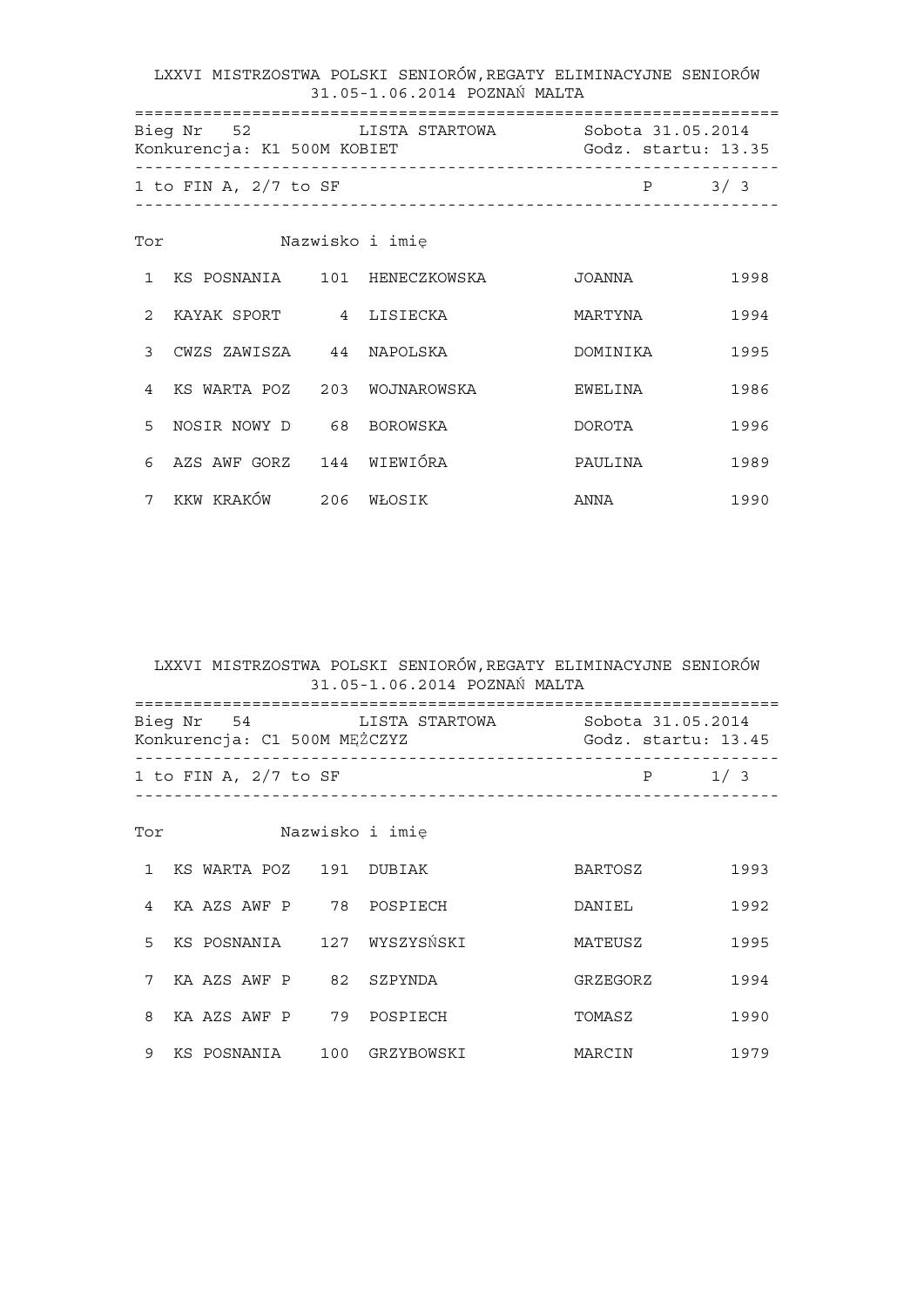LXXVI MISTRZOSTWA POLSKI SENIORÓW,REGATY ELIMINACYJNE SENIORÓW 31.05-1.06.2014 POZNAŃ MALTA ================================================================== Bieg Nr 55 LISTA STARTOWA Sobota 31.05.2014 Konkurencja: C1 500M MĘŻCZYZ ------------------------------------------------------------------ 1 to FIN A, 2/7 to SF P 2/ 3 ------------------------------------------------------------------ Tor Nazwisko i imię 1 KS POSNANIA 106 KOSTENSKI SZYMON 1995 2 KS POSNANIA 109 KUDŁA MICHAŁ 1991 3 KA AZSAWF P 70 GLUZA PATRYK PATRYK 1995 4 OKSW OLSZTYN 230 KAMIŃSKI MATEUSZ 1991 7 KS WARTA POZ 193 KACZOR TOMASZ 1989 8 KS SPÓJNIA-W 59 SITKOWSKI JAKUB 1989 9 AZS PO OPOLE 41 KULETA PIOTR PIOTR 1989

| Konkurencja: C1 500M MĘŻCZYZ | Bieg Nr 56              | LISTA STARTOWA | Sobota 31.05.2014<br>Godz. startu: 13.55 |
|------------------------------|-------------------------|----------------|------------------------------------------|
|                              | 1 to FIN A, $2/7$ to SF |                | 3/3<br>D                                 |

| Tor |              |     | Nazwisko i imię |         |      |
|-----|--------------|-----|-----------------|---------|------|
| 1   | KAYAK SPORT  | 12  | SOŁODUCHA       | ANDRZEJ | 1991 |
| 3   | OKSW OLSZTYN | 229 | BARNIAK         | TOMASZ  | 1995 |
| 4   | KS POSNANIA  | 107 | KRUK            | MARIUSZ | 1987 |
| 6   | KS STOMIL PO | 188 | ŁUBNIEWSKI      | MICHAŁ  | 1993 |
| 7   | KS STOMIL PO | 184 | SOKÓŁ           | PATRYK  | 1993 |
| 8   | KS STOMIL PO | 186 | SŁOMIŃSKI       | VINCENT | 1992 |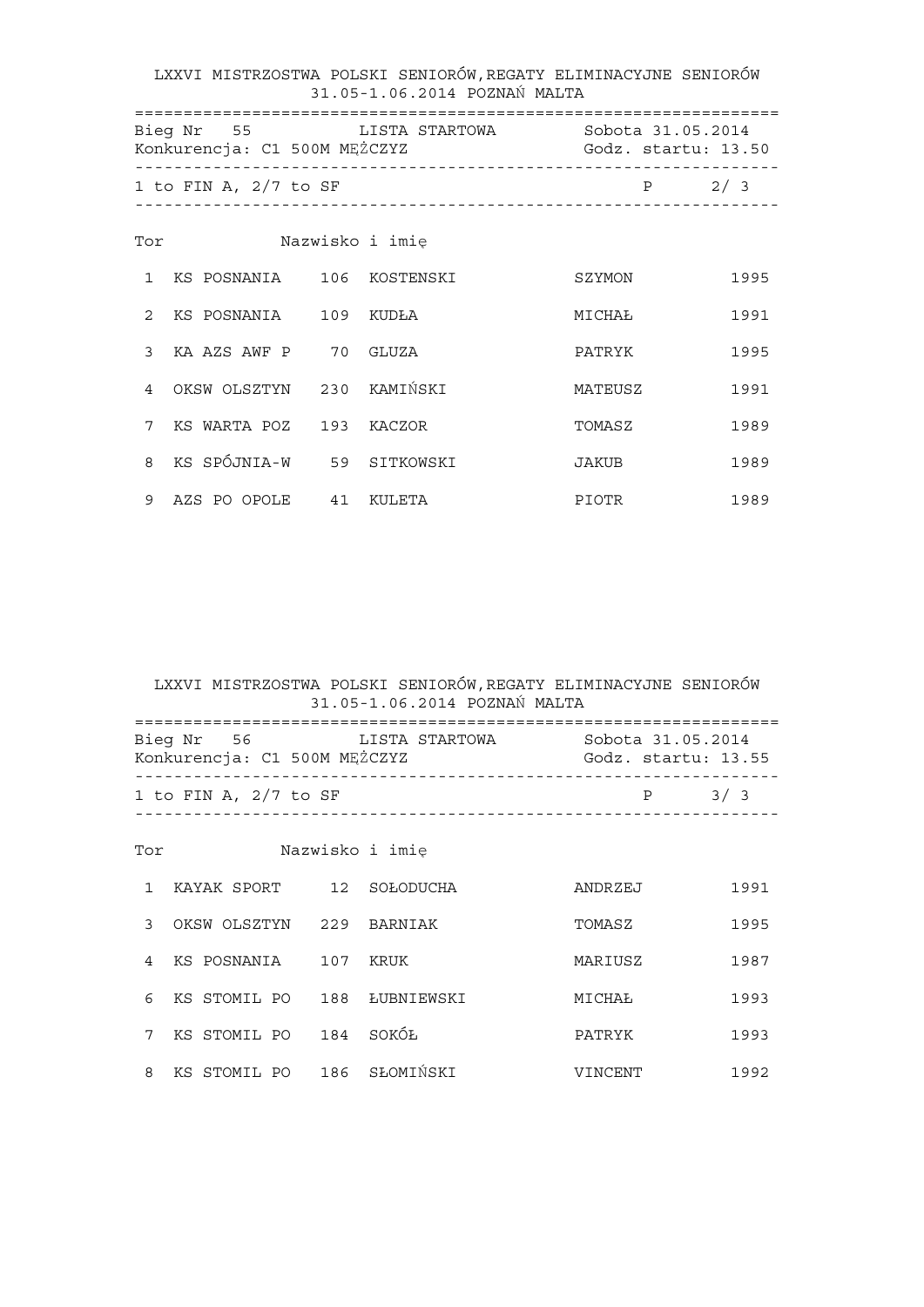|                                |     | LXXVI MISTRZOSTWA POLSKI SENIORÓW, REGATY ELIMINACYJNE SENIORÓW<br>31.05-1.06.2014 POZNAŃ MALTA |                     |              |
|--------------------------------|-----|-------------------------------------------------------------------------------------------------|---------------------|--------------|
|                                |     | Bieg Nr 57 LISTA STARTOWA Sobota 31.05.2014<br>Konkurencja: K2 500M MEZCZYZ COOZ. Startu: 14.00 |                     |              |
| 1 to FIN A, $2/7$ to SF        |     |                                                                                                 | $P$ 1/3             |              |
| Tor                            |     | Nazwisko i imię                                                                                 |                     |              |
| 2 AZS AWF GORZ 134 KLICZKOWSKI |     | 139 NICKOWSKI                                                                                   | DORIAN<br>MARCIN    | 1994<br>1986 |
| 3 MKS CZECHOWI 86 GOLA         |     | 85 CEBULA                                                                                       | TOBIASZ<br>JAKUB    | 1995<br>1987 |
| 4 CWZS ZAWISZA 47 SZANDRACH    |     | 40 KUJAWSKI                                                                                     | PAWEŁ<br>MARIUSZ    | 1991<br>1986 |
| 5 AZS AWF GORZ                 |     | 140 PAJOR<br>146 ZONAKOWSKI                                                                     | KAMIL<br>KRZYSZTOF  | 1994<br>1988 |
| 6 MKKS GORZÓW                  |     | 151 SZALA<br>148 KLIMKIEWICZ                                                                    | MICHAŁ<br>ROBERT    | 1996<br>1995 |
| 7 KA AZS AWF P 84 WASYŁYK      | 83  | SZYMANIAK                                                                                       | DANIEL<br>WOJCIECH  | 1992<br>1996 |
| 8 UKS OLIMPIJC                 | 20  | 24 ZBIROWSKI<br>PLAZA                                                                           | GRZEGORZ<br>DIONIZY | 1996<br>1997 |
| 9 WTS ASTORIA                  | 223 | 220 KMIECIK<br>LEWALSKI                                                                         | MATEUSZ<br>SŁAWOMIR | 1995<br>1973 |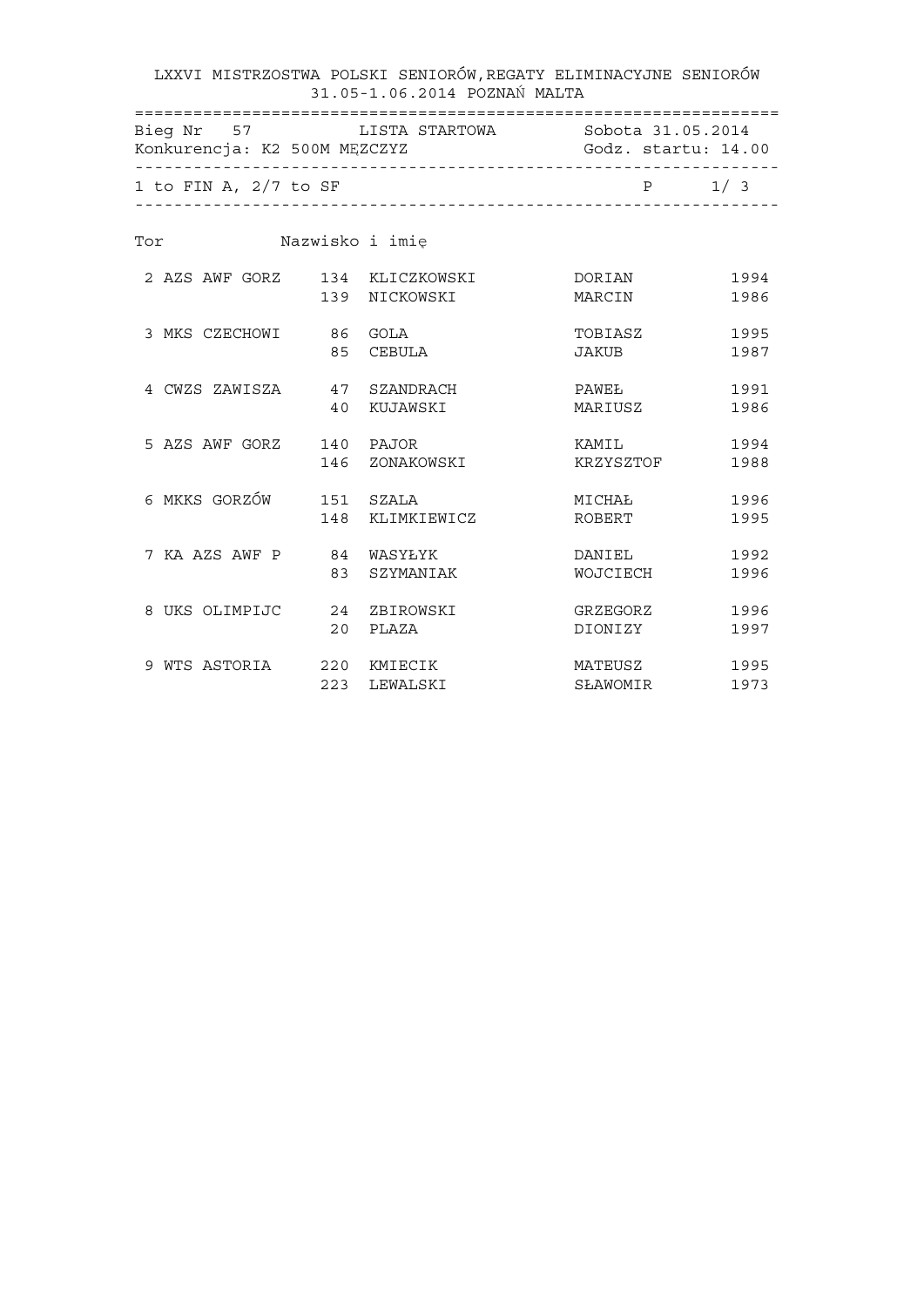LXXVI MISTRZOSTWA POLSKI SENIORÓW,REGATY ELIMINACYJNE SENIORÓW 31.05-1.06.2014 POZNAŃ MALTA ================================================================== Bieg Nr 58 LISTA STARTOWA Sobota 31.05.2014 Konkurencja: K2 500M MĘZCZYZ ------------------------------------------------------------------ 1 to FIN A, 2/7 to SF P 2/ 3 ------------------------------------------------------------------ Tor Nazwisko i imię 2 AKS SPARTA A 53 GARBACZ MARCIN 1983 54 HRYŃKO EMIL 1983 3 KS POSNANIA 121 TRACZ WOJCIECH 1999 126 WYRWAS KAMIL 1998 5 LTK FALA LUB 64 KOZAK ADAM 1998 65 LENART JAKUB 1998 6 KS ENERGETYK 32 WITCZAK SŁAWOMIR 1997 30 PIETRUCHA MATEUSZ 1996 7 KAYAK SPORT 11 ROĆKO ADAM 1987 13 WRONIEWICZ KRZYSTOF 1988 8 KAYAK SPORT 14 ŁUNIEWSKI DUSTIN 1992 7 MIKOŁAJEWICZ TOMASZ 1995 9 KAYAK SPORT 9 OŁDAKOWSKI CEZARY 1996 2 BRAKOWIECKI BŁAŻEJ 1995

 ================================================================== Bieg Nr 59 LISTA STARTOWA Sobota 31.05.2014 Konkurencja: K2 500M MĘZCZYZ Godz. startu: 14.10 ------------------------------------------------------------------ 1 to FIN A, 2/7 to SF P 3/ 3 ------------------------------------------------------------------

#### Tor Nazwisko i imię

| 1 KS POSNANIA     | 95  | ANDRZEJEWSKI    | BŁAŻEJ     | 1981 |
|-------------------|-----|-----------------|------------|------|
|                   | 112 | NOWAK           | PRZEMYSŁAW | 1993 |
| 2 UKS OLIMPIJC    | 17  | LIPIŃSKI        | DAWID      | 1995 |
|                   | 21  | PRZYPADŁO       | MARCIN     | 1995 |
| KS ENERGETYK<br>4 | 29  | NOWAKOWSKI      | ROBERT     | 1998 |
|                   | 26  | GRACZ           | JEDRZEJ    | 1998 |
| 6 KKW KRAKÓW      | 204 | <b>BIERZAŁO</b> | GRZEGORZ   | 1993 |
|                   | 205 | CHWAJA          | MICHAŁ     | 1991 |
| AKS SPARTA A<br>8 | 55  | MARKIEWICZ      | ANDRZEJ    | 1983 |
|                   | 50  | ANDZIAK         | MARCEL     | 1984 |
| 9 AZS AWF GORZ    | 129 | <b>BILEWICZ</b> | ADAM       | 1992 |
|                   | 145 | ZAŁUSKI         | WOJCIECH   | 1994 |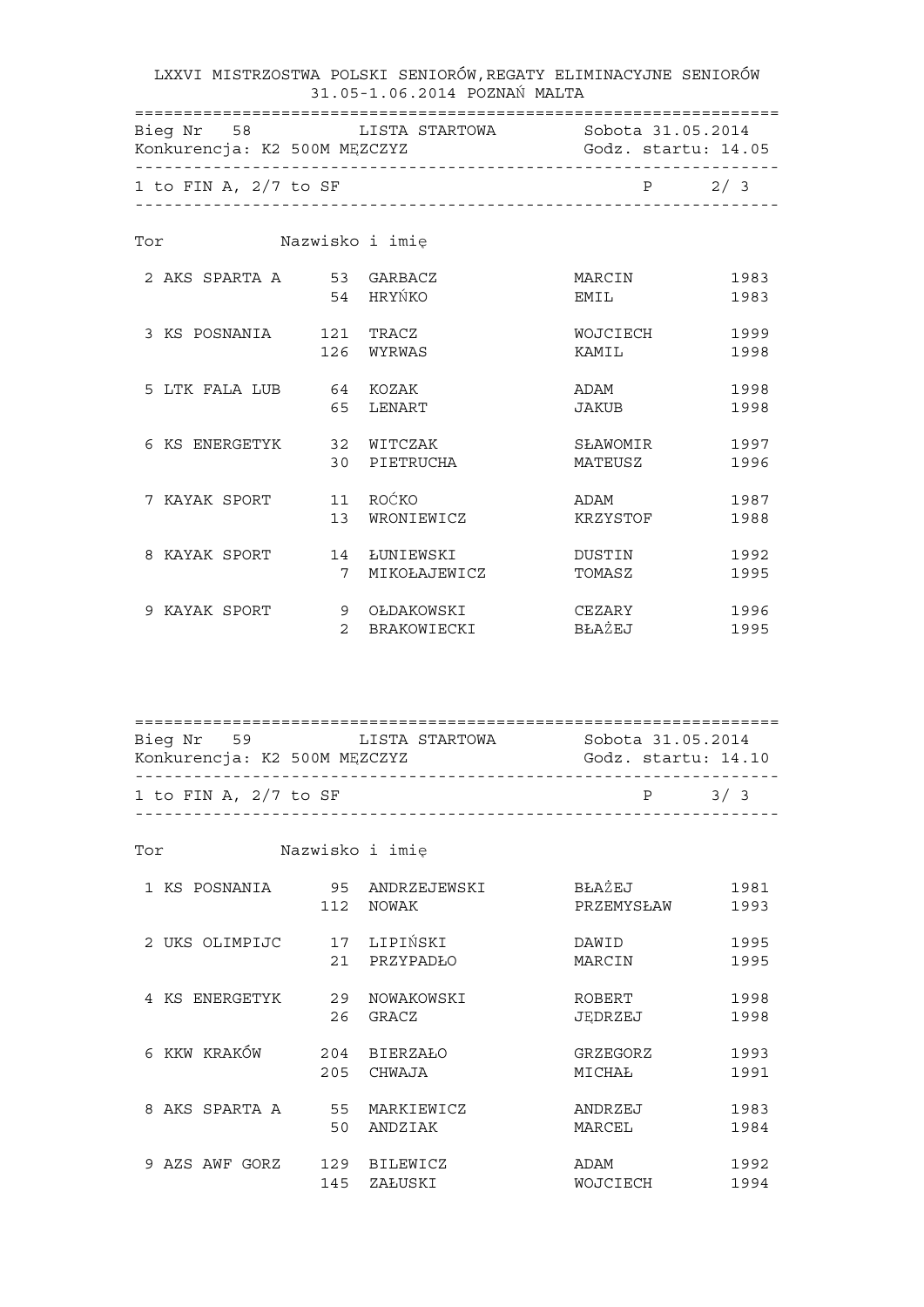|                         | Bieg Nr 60 LISTA STARTOWA Sobota 31.05.2014<br>Konkurencja: C2 500M MĘŻCZYZ COM Godz. startu: 14.25 |                    |              |
|-------------------------|-----------------------------------------------------------------------------------------------------|--------------------|--------------|
|                         | $1/3$ FIN, $4/7$ + next BT to SF                                                                    | $P$ 1/2            |              |
| Tor                     | Nazwisko i imię                                                                                     |                    |              |
| 1 KA AZS AWF P 76 NOWAK | 72 KAMIŃSKI                                                                                         | ŁUKASZ<br>JACEK    | 1995<br>1992 |
| 2 KS STOMIL PO          | 187 WIETRAK<br>188 ŁUBNIEWSKI                                                                       | ŁUKASZ<br>MICHAŁ   | 1994<br>1993 |
| 3 KS WARTA POZ          | 189 BRÓDKA<br>WIŚNIEWSKI<br>202                                                                     | JAKUB<br>ALAN      | 1998<br>1998 |
| 4 WTS ASTORIA           | 225 STEFAŃSKI<br>222 KRZEMIŃSKI                                                                     | ŁUKASZ<br>PAWEŁ    | 1993<br>1995 |
| 5 AZS AWF GORZ          | 131 DROJETZKI<br>DROJETZKI<br>130                                                                   | LAWRENCE<br>JOSHUA | 1995<br>1993 |
| 6 OKSW OLSZTYN          | 230 KAMIŃSKI<br>229 BARNIAK                                                                         | MATEUSZ<br>TOMASZ  | 1991<br>1995 |
| 7 AZS AWF GORZ          | 132 HERTEL<br>141<br>PŁAWSKI                                                                        | PIOTR<br>BARTOSZ   | 1994<br>1989 |
| 8 KA AZS AWF P          | 77 PALUCH<br>69<br>FURTAK                                                                           | GILBERT<br>ROMAN   | 1995<br>1995 |

 ================================================================== Bieg Nr 61 LISTA STARTOWA Sobota 31.05.2014 Konkurencja: C2 500M MĘŻCZYZ Godz. startu: 14.30 ------------------------------------------------------------------  $1/3$  FIN,  $4/7$  + next BT to SF P 2/ 2 ------------------------------------------------------------------ Tor Nazwisko i imię 1 KS POSNANIA 119 SIWIŃSKI KAMIL 1996 104 KACZMAREK ADAM 1996 4 KS POSNANIA 103 JEZIERSKI ANDRZEJ 1980 106 KOSTENSKI SZYMON 1995 5 OKSW OLSZTYN 231 KARA<br>232 PIÓRKO 232 PIÓRKO MACIEJ 1993 6 KS STOMIL PO 183 GLANOWSKI PATRYK 1994 184 SOKÓŁ PATRYK 1993 7 KS WARTA POZ 199 RUTKOWSKI JAKUB 1997 201 STEFANIAK HUBERT 1997 8 KA AZS AWF P 80 RUCZYŃSKI MARIUSZ 1992 82 SZPYNDA GRZEGORZ 1994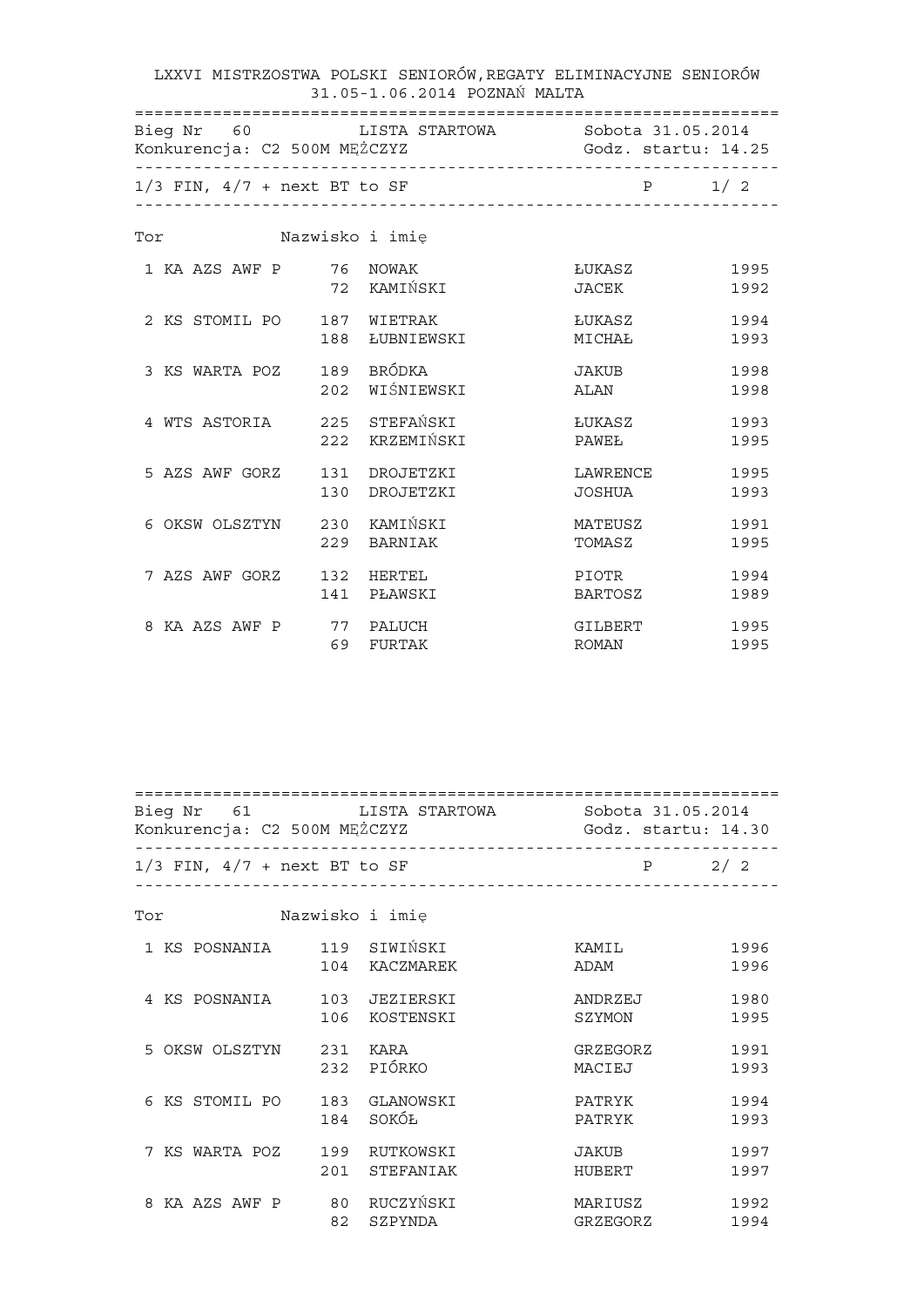LXXVI MISTRZOSTWA POLSKI SENIORÓW,REGATY ELIMINACYJNE SENIORÓW 31.05-1.06.2014 POZNAŃ MALTA ================================================================== Bieg Nr 62 LISTA STARTOWA Sobota 31.05.2014 Konkurencja: K2 500M KOBIET ------------------------------------------------------------------  $1/3$  FIN,  $4/7$  + next BT to SF P 1/2 ------------------------------------------------------------------ Tor Nazwisko i imię 1 KS POSNANIA 113 PIELIN KAROLINA 1994 99 GODEK ANNA 1995 2 KS ENERGETYK 25 CYRULEWSKA KLAUDIA 1998 27 KLATT MARTYNA 1999 3 AZS AWF GORZ 137 KUJAWA KLAUDIA 1994 143 SZEWCZYK KLAUDIA 1993 4 MOS WROCŁAW 176 KOTOWSKA JUSTYNA 1995 175 KOLANOWSKA KATARZYNA 1995 5 AZS AWF GORZ 138 NAJA KAROLINA 1990 144 WIEWIÓRA PAULINA 1989 6 KS WARTA POZ 196 OSETEK MONIKA 1997 198 TOMIDAJEWICZ NICOLA 1997

| Bieg Nr 63<br>Konkurencja: K2 500M KOBIET |   | LISTA STARTOWA  | Sobota 31.05.2014<br>Godz. startu: 14.20 |      |
|-------------------------------------------|---|-----------------|------------------------------------------|------|
| $1/3$ FIN, $4/7$ + next BT to SF          |   |                 |                                          | 2/2  |
|                                           |   |                 |                                          |      |
| Tor                                       |   | Nazwisko i imię |                                          |      |
| 2 WTS ASTORIA 219 CABAJ                   |   |                 | MARTYNA                                  | 1995 |
|                                           |   | 224 PERTEK      | IZABELA                                  | 1995 |
| 3 CWZS ZAWISZA 35 BRUSKA                  |   |                 | JOANNA                                   | 1993 |
|                                           |   | 37 GÓRNA        | ALEKSANDRA                               | 1992 |
| 4 CWZS ZAWISZA                            |   | 44 NAPOLSKA     | DOMINIKA                                 | 1995 |
|                                           |   | 38 JASIŃSKA     | SARA                                     | 1993 |
| 6 KAYAK SPORT                             |   | 4 LISIECKA      | MARTYNA                                  | 1994 |
|                                           | 3 | BURAKOWSKA      | MAGDALENA                                | 1992 |
| 7 AZS PO OPOLE 174 WOLBACH                |   |                 | ZUZANNA                                  | 1995 |
|                                           |   | 173 MARKIEWICZ  | KAROLINA                                 | 1993 |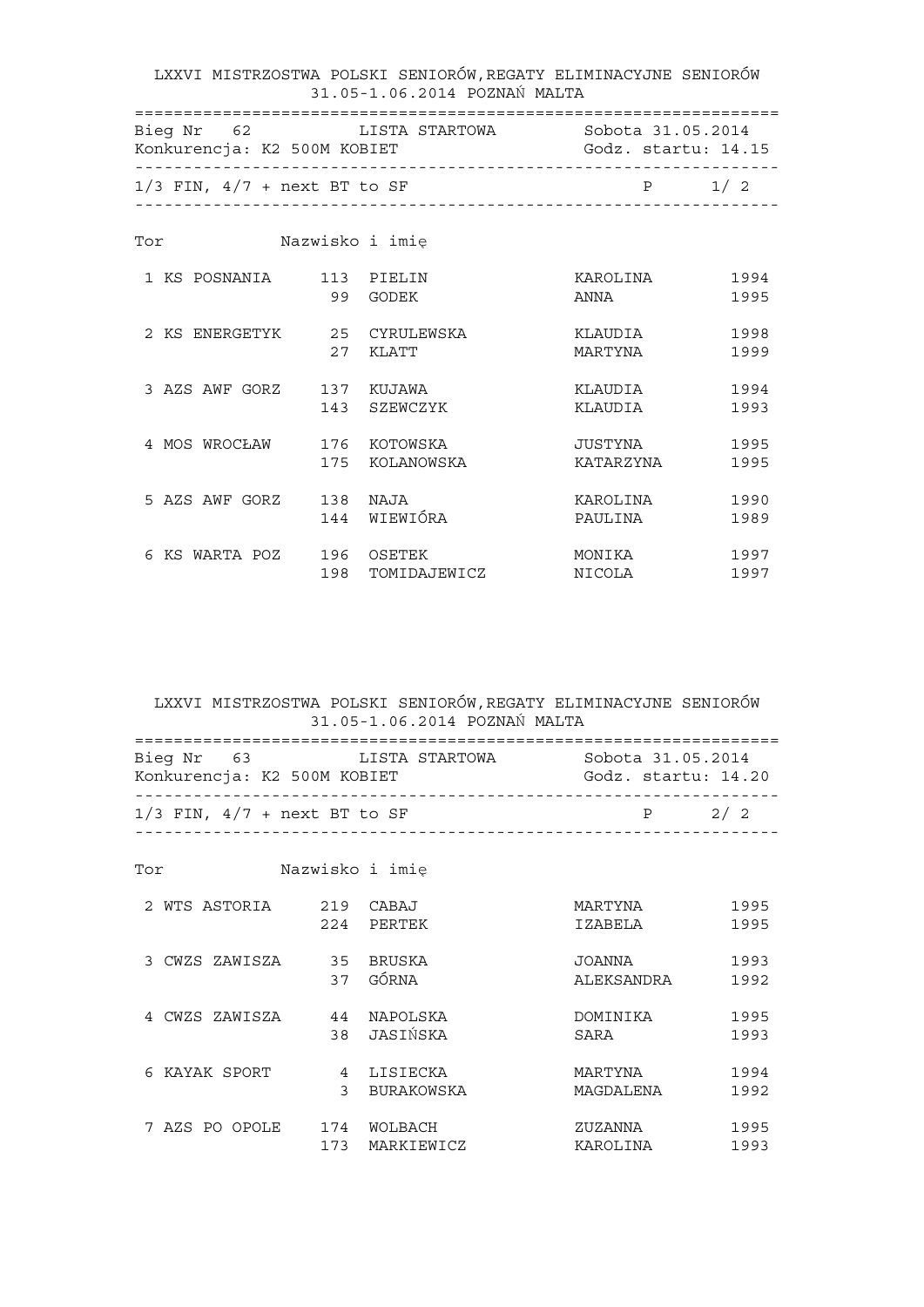LXXVI MISTRZOSTWA POLSKI SENIORÓW,REGATY ELIMINACYJNE SENIORÓW 31.05-1.06.2014 POZNAŃ MALTA ================================================================== Bieg Nr 87 LISTA STARTOWA Sobota 31.05.2014 Konkurencja: C2 500M KOBIET ------------------------------------------------------------------ F A 1/ 1 ------------------------------------------------------------------ Tor Nazwisko i imię 1 MOSM TYCHY 213 DWORNICZOK LAURA 1996 217 STANNY MAGDA 1993 2 MOSM TYCHY 216 SOWA MONIKA 1996 214 KRÓLAK KATARZYNA 1998 3 MOS WROCŁAW 178 SERWATKA KAMILA 1991 182 ŁAWNICZAK DARIA 1995 5 KS CRESOVIA 159 SZCZERBIŃSKA SZYLWIA 1997 161 ZWOLEŃSKA JULIA 1997 6 UKS KOSZAŁEK 89 KOZAKIEWICZ DOROTA 1992 90 KOZAKIEWICZ KATARZYNA 1998 7 KA AZS AWF P 74 KWIATKOWSKA KINGA 1994 81 SIEMCZYK MALWINA 1993